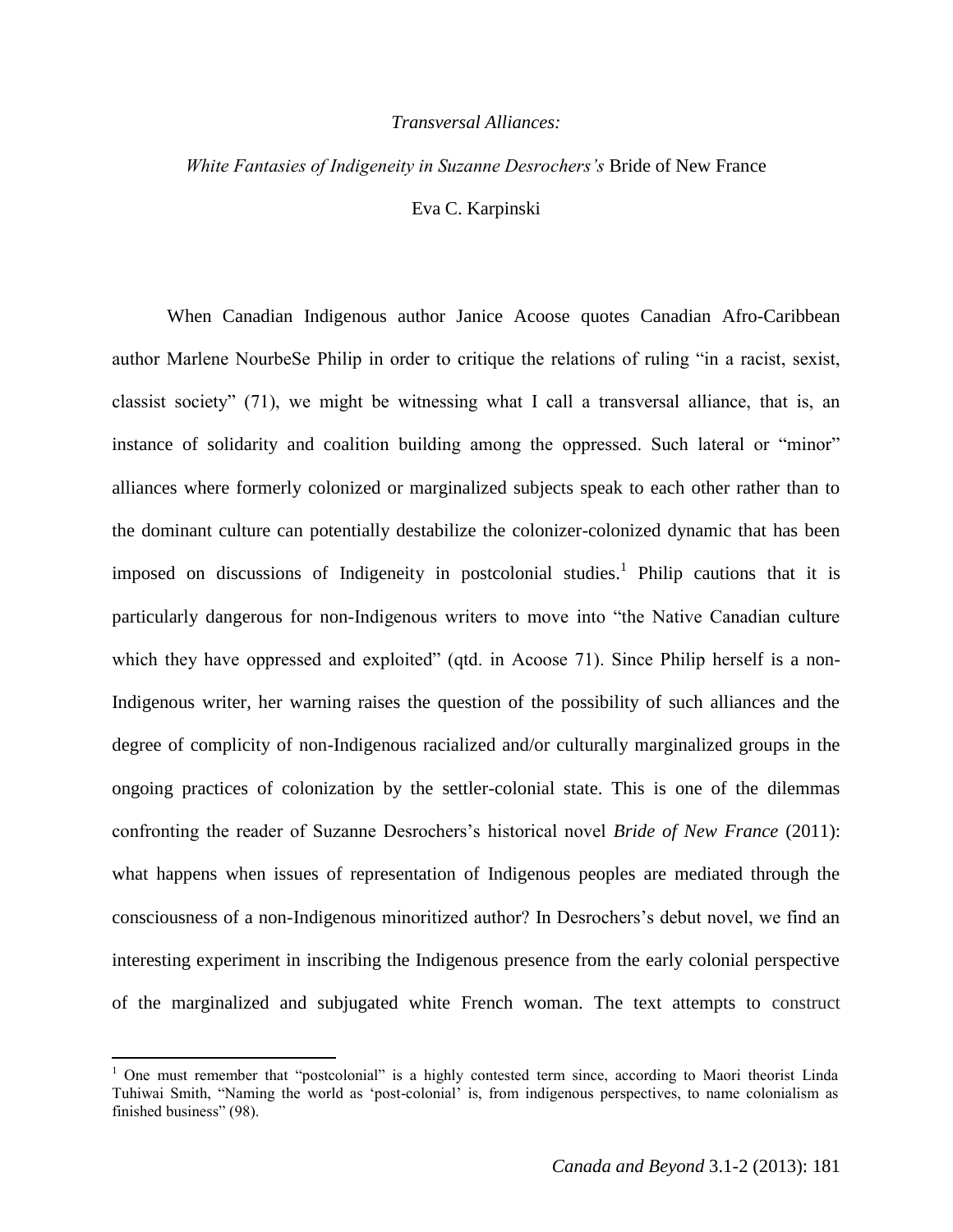transnational and transhistorical linkages connecting the reality of a contemporary franco-Ontarian author writing in English, to the streets and poorhouses of  $17<sup>th</sup>$ -century Paris from which future "settlers" are recruited, to the fledgling colony in New France, and to the problem of Indigeneity. These seemingly different chronotopes and the subjectivities that populate them are all interrelated through the common legacy of colonialism. According to Métis scholar Emma LaRocque, "Native peoples are perhaps the most debased and misrepresented peoples anywhere, if not in archival and scholarly sources, certainly in popular culture" (65). Following the elusive promise of transversal alliances, I want to examine if Desrochers's narrative can avoid the pitfalls of stereotyping and acquit itself of the potential charge of romantic appropriation. In other words, can a non-hegemonic account of an encounter with the Indigenous Other ever emerge from within the colonial moment? And what difference does gender make in the consolidation of white colonial supremacy?

Desrochers engages one of the powerful grand narratives that anchor Canadian national mythology, namely the story of the *filles du roi*, or the King's daughters. In the 17th century, King Louis XIV sent hundreds of impoverished girls and women from France—often against their will—to serve as breeding stock to create a settler population in the New World. Despite its popular apocryphal appeal, the actual history of these *filles du roi*, as they were labeled by Marguerite Bourgeoys, is little known, with no extant records of their experiences. Among the historians who have attempted to reconstruct their stories, the work of Yves Landry has been of particular importance to Desrochers, as she acknowledges in her "Historical Notes" appended to the text. She is also familiar with the earlier account, first published in 1969 by Marie-Louise Beaudoin, a sister of the Congregation of Notre-Dame, from whom she borrows an epigram to Part Three. What attests to the mythopoeic power of the image of the *filles du roi* is the fact that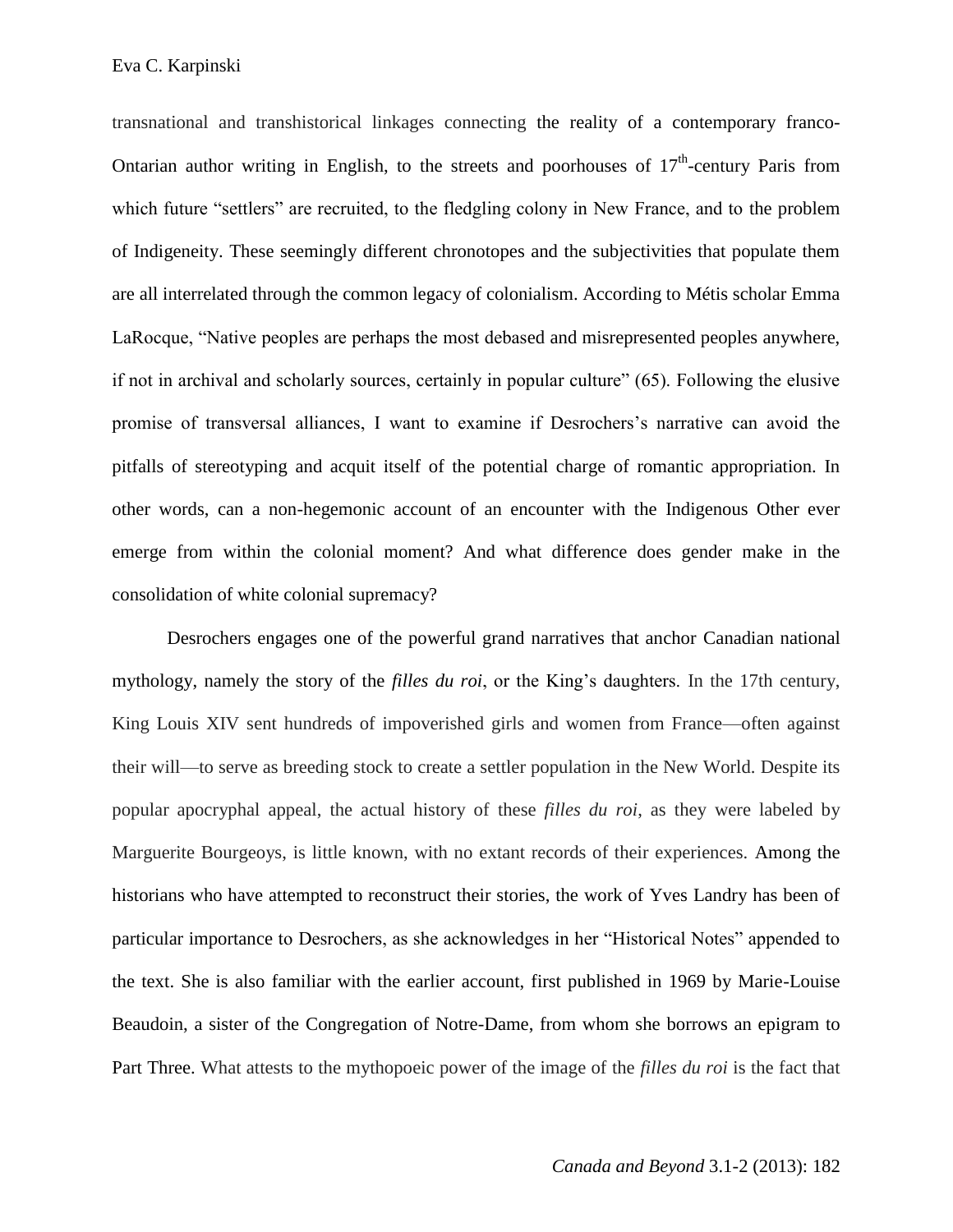their story has percolated into young adult fiction in Canada.<sup>2</sup> Such narratives seem to play straight into Margaret Atwood's well-worn thesis about preoccupation with survival as "the central symbol for Canada" (32), where "the land, the animals, and the Indians"—in that particular order—"are what white people found when they arrived here"  $(41)$ .<sup>3</sup> Moreover, Desrochers taps another tradition linked to the colonial topos of survival in the wilderness, especially narratives involving women. One such story of a woman's survival is retold in *Bride of New France* when the protagonist, Laure Beauséjour, tries to convince her friend Madeleine to come with her to Canada. Desrochers draws on a narrative by the French Queen Marguerite de Navarre, written in 1558, about a young woman who travelled to Canada with Jacques Cartier, before "any other women from France" arrived in that place (75). When her husband offended the ship's captain, the two of them were dropped from the ship in an uninhabited area, with only some basic provisions (77). The husband died, but the woman survived the winter alone and was brought back to France. This account is based on the real life-story of Marguerite de Roberval, who was abandoned on an island at the mouth of the St. Lawrence River in 1542, at the beginning of the French exploration of the New World.<sup>4</sup> One might argue that such gendered narratives enact the libidinal and political fantasies of the symbolic coupling of what in the white

<sup>2</sup> Most notable examples are Suzanne Martel's *Jeanne, Fille du Roy* (1974; translated into English as *The King's Daughter*) and Maxine Trottier's *Alone in an Untamed Land: The* Filles du Roi *Diary of H*è*léne St. Onge* (2003). The Quebec writer Sergine Desjardins has also written a historical novel called *Marie Major* (2006), drawing on similar inspiration. In fact, there is some resemblance between Martel's and Desrochers's heroines who are both derived from the model of romance fiction emphasizing love, passion, and the character's unconventionality. The *filles du roi* also feature in an episode from the popular documentary TV series *A Scattering of Seeds: The Creation of Canada*, and later in Lindalee Tracy's book by the same title. Interestingly, there is a whole genealogical industry around *filles du roi*, including Peter J. Gagné's two-volume biographical dictionary available through genealogy sites (*King's Daughters and Founding Mothers: The Filles du Roi, 1663-1673*. Orange Park, FL: Quintin Publications, 2001-2008).

<sup>&</sup>lt;sup>3</sup> In complete denial of the crimes of the white settler-colonial society, Atwood in her 1972 *Survival* actually constructs Canada as "a victim" of its colonial mentality and exploitation for profit.

<sup>&</sup>lt;sup>4</sup> In Marguerite de Navarre's *The Heptameron* it is "Story Sixty-Seven" about Captain Robertvale's voyage to Canada. Christl Verduyn summarizes different versions of this story in her discussion of Douglas Glover's 2003 novel *Elle* that might serve as an interesting intertext for *Bride of New France*. Glover's rendering of his heroine's "indigenization" (Terry Goldie's term) and survival in the wilderness is much more radical in its critique of colonialism.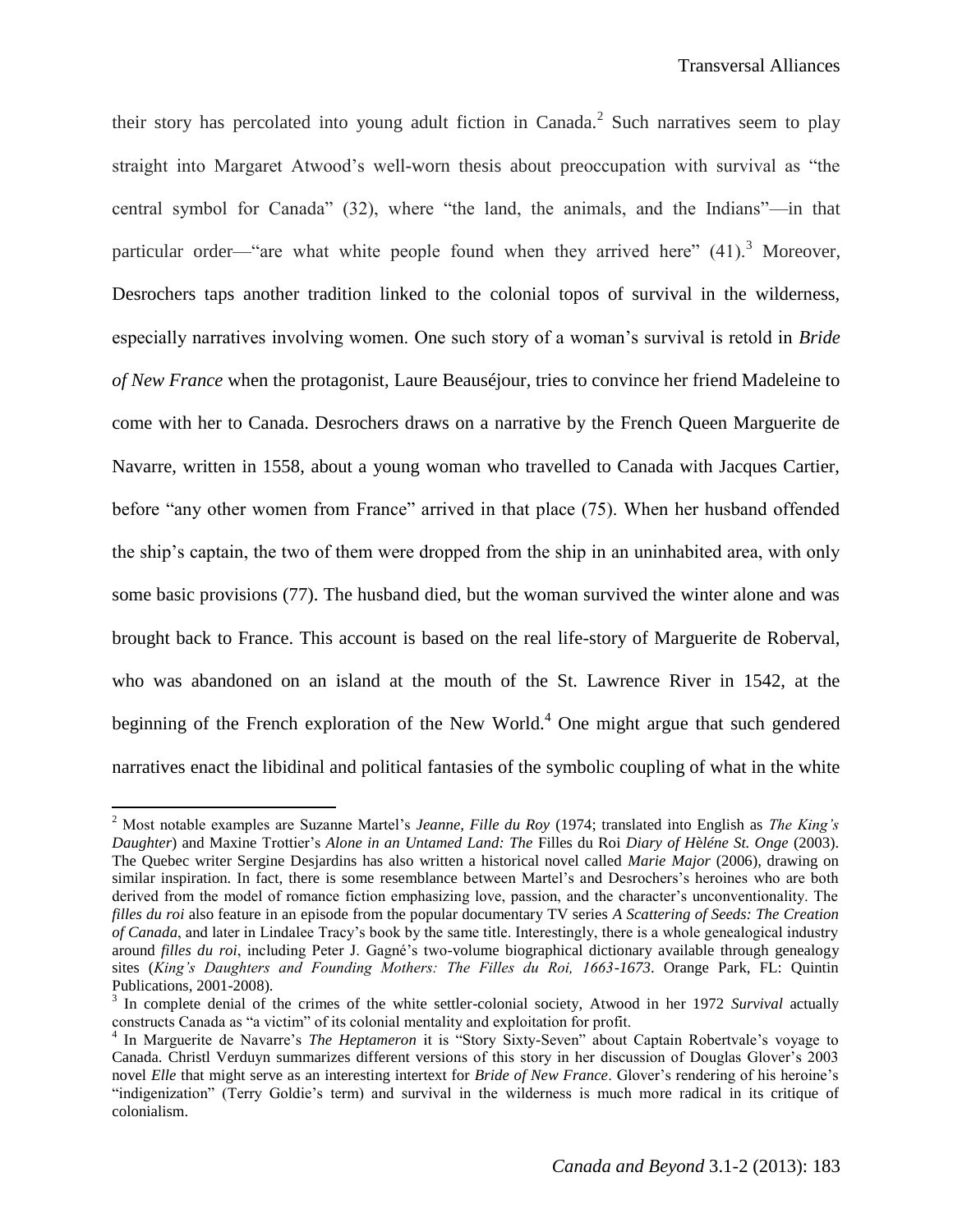masculinist economy figures as "natural"—the white woman's body and the wilderness—where "woman" functions as a sign of exchange (or trade by proxy) allowing the male colonizer to stake his symbolic claim to the land that can then become a territory of the colonial nation.<sup>5</sup>

Trained as a social historian, Desrochers braids together history and fiction to dramatize Laure's life so as to expose little-known horrors at the heart of the French imperial metropolis and re-imagine a relatively under-studied episode from Quebec's colonial past. As a little girl, Laure is taken on the street from her beggar parents and placed in the notorious Salpêtrière poorhouse, mentioned by Foucault in his analysis of the "great confinement of the poor" (38) marking the beginning of modern population control that is also spreading to the colonies.<sup>6</sup> This emergent biopower imposed social regulation of the bodies of beggars, prostitutes, children, orphans, hysterics, women, the insane, the sick, and the unruly, removing them from public spaces into institutions such as hospitals, orphanages, and prisons and also extracting labour from its wards. Following a brief adoption by a rich woman who teaches her literacy skills, Laure returns to Salpêtrière to the institutionalized life of poverty, prayer, and lace making. She is not resigned to her fate and imagines other possibilities, hoping one day to work as a seamstress in Paris. After writing a letter of complaint to the King, at the age of seventeen she is banished to Canada. In New France, she develops a friendship with Deskaheh, an Iroquois man living among the Algonquin, with whom she communicates with gestures and a bit of French. However, as a *fille du roi* Laure must marry Mathurin, a former pauper and now a *coureur de* 

 $<sup>5</sup>$  The slippage between the woman's body and the body/territory of the nation is discussed in Yuval-Davis.</sup> Interestingly, these early wilderness survival narratives later give way to captivity narratives, further reinforcing the association between the female body and the boundaries of the nation. It is worth noting the contradictions in patriarchal constructions of the gendered and racialized colonial space in the novel, where from the start white women were restricted in their movement by a threat of violence and warned not to walk alone for fear of "the Savages" who "can capture you in the space of breath" (152).

<sup>&</sup>lt;sup>6</sup> Foucault discusses the royal edict of 1656 that founded the Hôpital Général, an institution that "had nothing to do with any medical concept<sup>7</sup> but was "a third order of repression" (40), in addition to the police and the courts. It administered several houses of confinement such as Salpêtrière, with "the task of preventing 'mendicancy and idleness as the source of all disorders'" (47).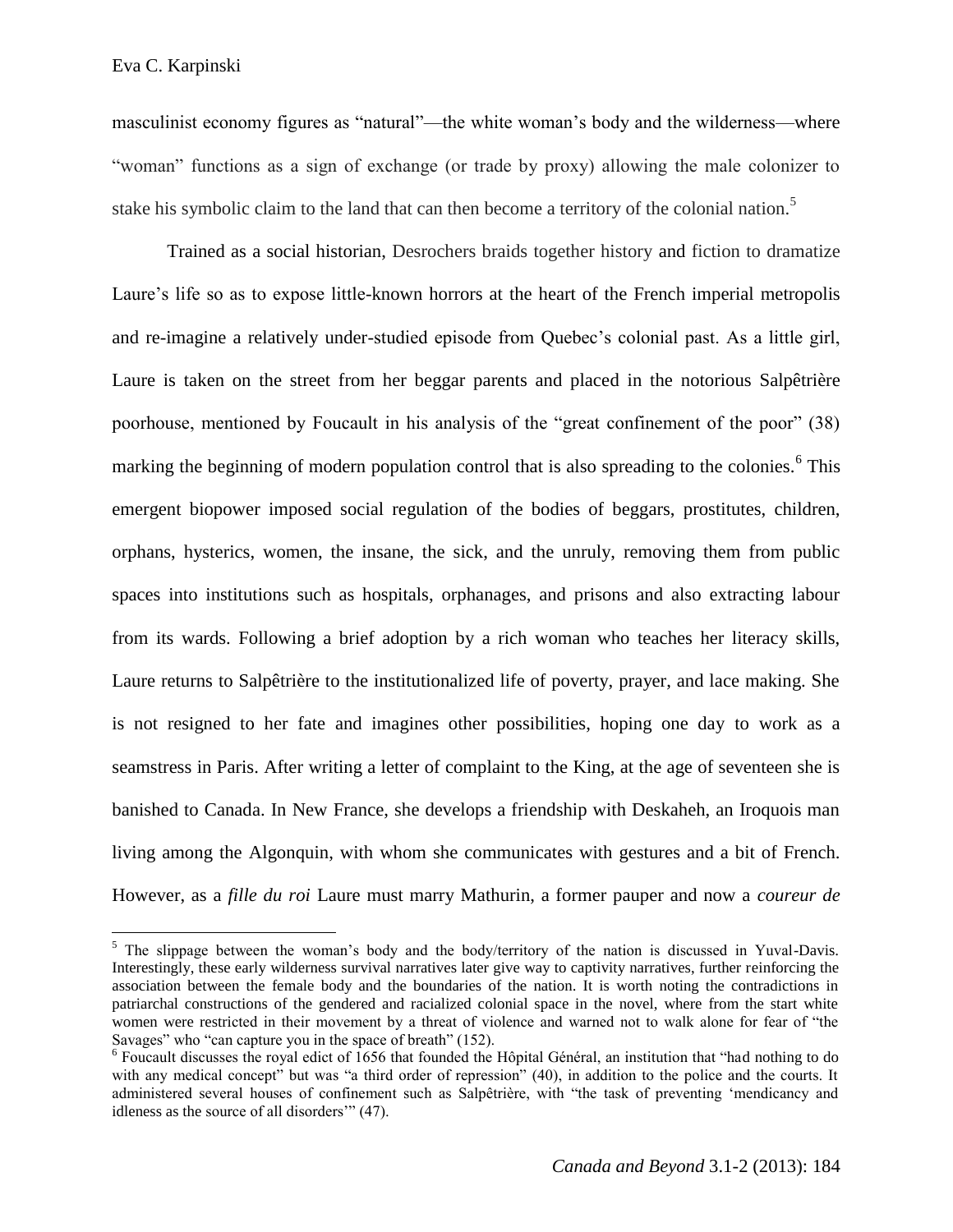*bois*, an illegal trapper and fur trader, who has served as an indentured soldier for three years and has become a free settler with a wooded plot of land. On their wedding day, she fantasizes about her Indigenous friend: "Although Deskaheh is ugly, he is less so than the man she has just married. Perhaps somewhere deep in the forest he has a home that is more comfortable than the one she is being taken to" (191). Under the threat of revoking their fishing and hunting privileges, the colonial power expects men like Mathurin to stay with their families and build new settlements, but he spends each winter with the Algonquin or the Montagnais, where he has another family with a Native woman. When he abandons Laure alone and half-starved in a halfbuilt shack, Deskaheh comes to her help, becomes her lover, and gets her pregnant. She gives birth to a girl whom she agrees to hand her over to Deskaheh and an Algonquin woman, to be raised as a "Savage" child. In the end, Laure's brief excursion into the illicit intimacy with the Other brings her back into the colonial fold as Mathurin's widow, ready to invent a new life for herself with the help of her midwife. She has acquired a certain heroic dimension, as a tragic mother separated from her child, but also a woman capable of survival and in charge of her destiny.

As Herb Wyile claims, while the historical novel has usually been complicit with the colonial project, recent Canadian historical fictions "seek to reopen […] the history of colonialism and of relations between native people and the dominant culture" (*Speculative* 36). However, in her "Historical Notes," Desrochers makes it clear that her revisionist narrative focuses more on Quebec's past rather on colonial attitudes to Indigeneity.<sup>7</sup> She declares that in the character of Laure she wanted to create "a counterweight to the grand historical narrative of the *filles du roi* as founding mothers" of the nation (292). It also seems that she envisions her

<sup>7</sup> This aspect of the novel has been picked up by John Barber, a *Globe and Mail* reviewer who situates it in the context of competing nationalist grand narratives in Quebec and English Canada.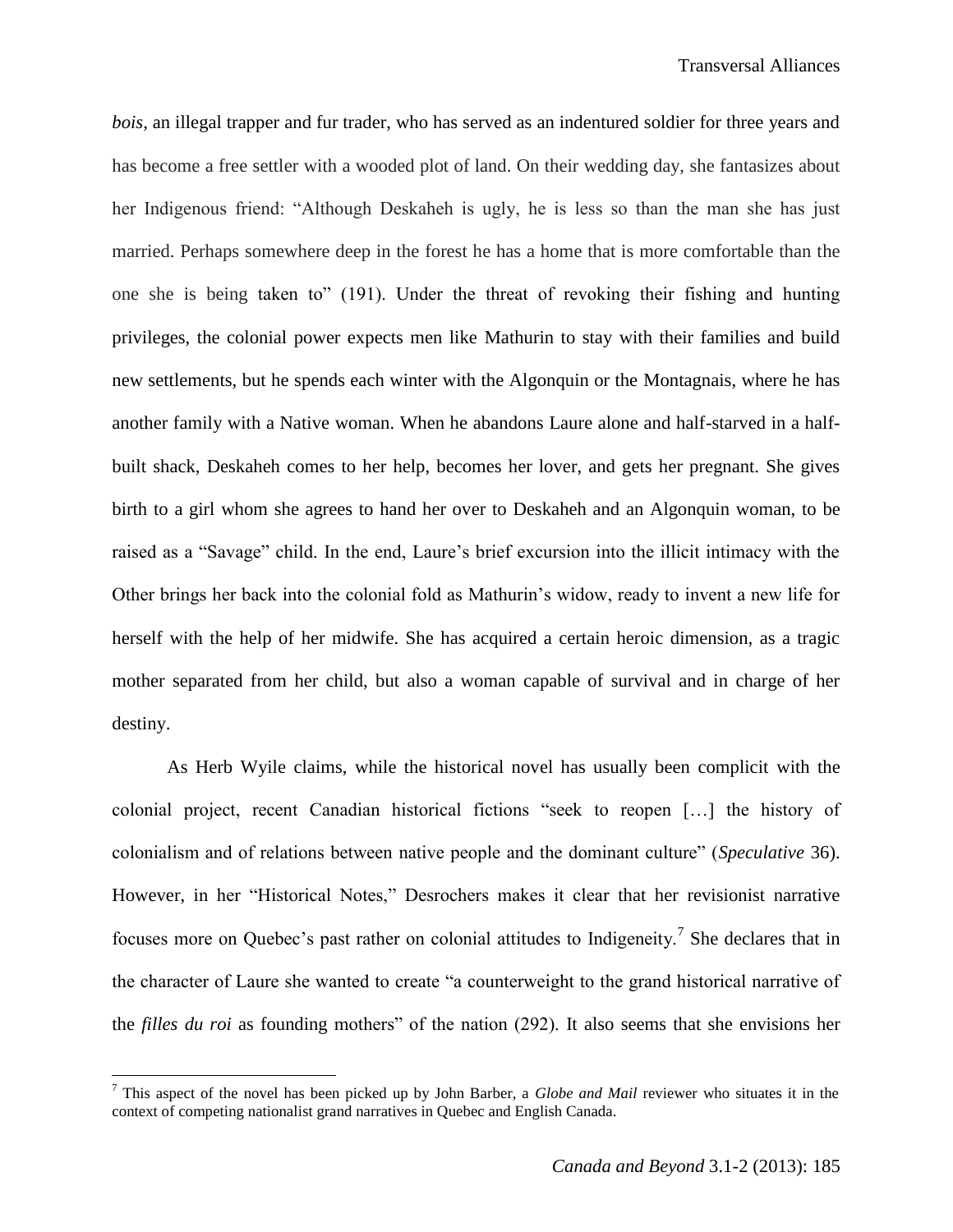fictional recovery of the King's daughters as a form of reclamation of "the French counterparts of Susanna Moodie" who, having arrived in Canada over a century earlier (289), equally deserve the title of pioneer women. In pioneer spirit, Laure has to learn to "roll up her sleeves and yank from the earth whatever sustenance it had to offer" (251). Her exceptional intelligence, courage and sensuality prove to be both her strength and her undoing, causing her exile and also making her an outsider and a rebel against the norms of her gender and her social rank. As one of the *Bijoux*, the most privileged girls at Salpêtrière trained in lace making and needlework, she exhibits greater independence and receptiveness to the Other, taking pity on the less fortunate such as the prostitutes scooped by the King's officers and exposed to public humiliation, or the little "*négrillon*" spotted on the deck of a slave ship. On her way to New France, she begins to understand how "reprehensible" both the fur trade and sugar plantations are as colonial enterprises. She witnesses the unloading of the spoils of colonialism in a French port, where commodities such as "coffee, sugar, cotton, tobacco, and spices" (83) are carried ashore, and where a slave ship carrying "three hundred *nègres*" from Dahomey is also docked (84). France's expansionist policies are highlighted through the letter penned by the King's Minister Jean-Baptiste Colbert, in which *point de France*, the type of lace made by the *Bijoux*, rises to the gendered symbol of the French pursuit of supremacy in the emerging world of mercantilism (67- 8).

In Canada, Laure quickly becomes aware of the material force of colonial sexual and reproductive politics, recognizing that "no French woman has ever married a Savage" (191) even though marriages between French settlers and Indigenous women are approved by the King, especially if they produce many children.<sup>8</sup> Colonial biopower situates Indigenous and white

 $8$  According to Cree scholar Winona Stevenson, interracial marriages between fur traders and Aboriginal women, known as *marriages à la façon du pays*, were encouraged as part of the French mercantile strategy (51). In its drive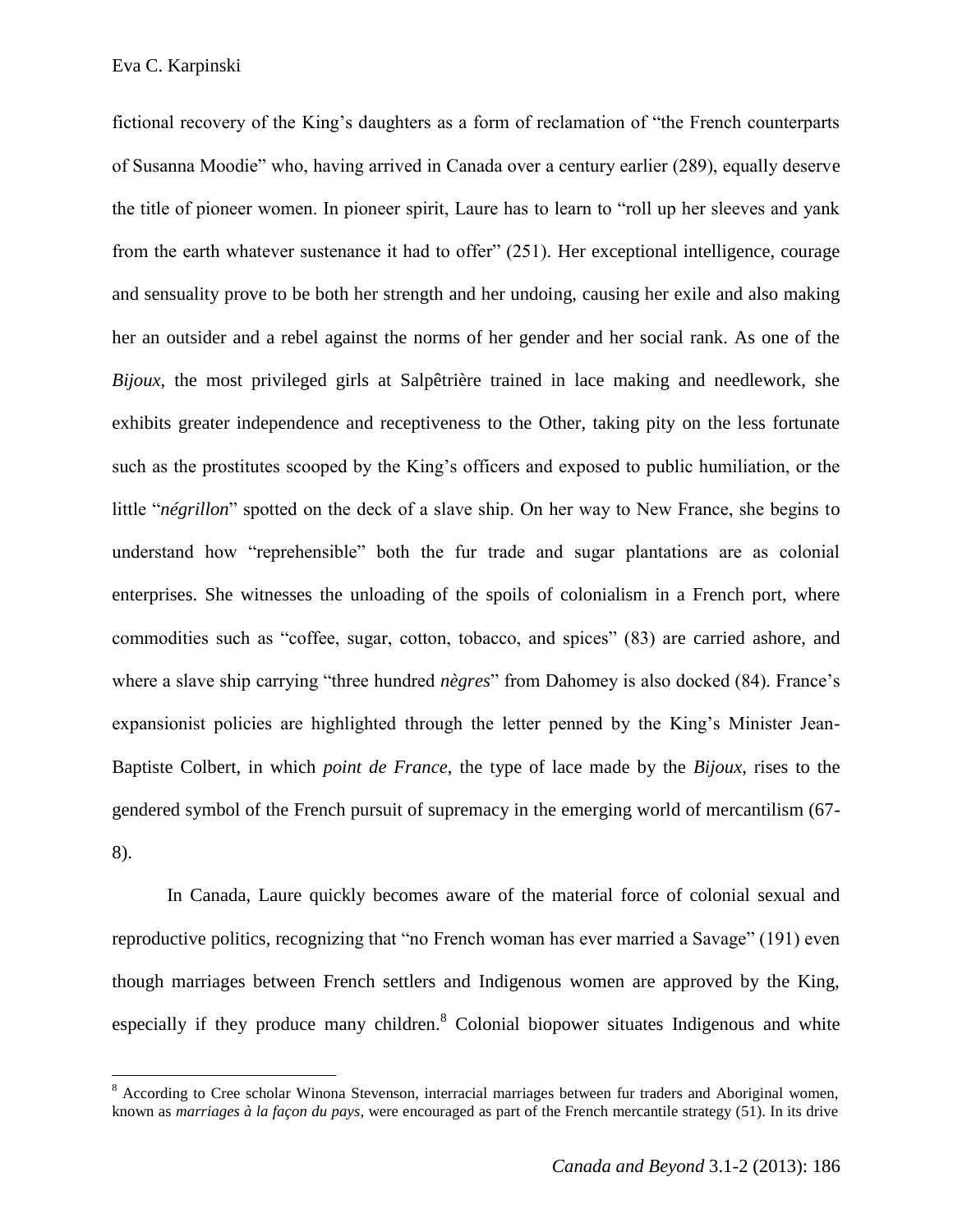bodies differently: while mixed blood children fathered by the colonists are accepted, miscegenation between white women and Indigenous men is taboo. Such strict policing and vigilance over white women's sexuality in the colony, together with instilling in them a constant fear of rape, confirms that women's bodies function as symbolic boundaries of national identity and moral purity. Female bodies serve as symbolic "border guards" of the nation, a guarantee of the purity of its racialized boundaries, ethnic and cultural continuity, and national difference (Yuval-Davis 23). A lingering motif in the novel is Laure's resistance to the regulation of femininity through restrictions on extravagant feminine attire as connoting immodesty and lack of sexual restraint. She compares the different status of Indigenous women who enjoy a lot more autonomy and respect in their communities than white French women "who are prisoners in their homes, giving birth to a dozen babies, isolated from other settlers" while "the Savage men must first confer with the women of their villages before they fight a battle, trade furs, or discuss the Christian religion" (284). Still, in contrast to overpopulated France, women in the colony are valued. Madame Rouillard, the innkeeper and *femme sage* who has lived in New France for twenty years, sums up the importance of women in the empire-building project: "in order to build a new country, you need women as well as soldiers and fur traders" (130). At the same time, the wording of her explanation— "There are too few women in New France, only one per every ten men" (134)—suggests a complete erasure of Indigenous women. Thus Laure understands that "Only the women from France can give the King the French colony he wants to see in Canada" (263).

Ironically, while Laure's identity as "Bride of New France" is actually un-settled through her conflicted subject positions, putting into question her belonging to the place, the model

to establish permanent settlements, the Crown allocated dowries for French and Aboriginal women marrying French men.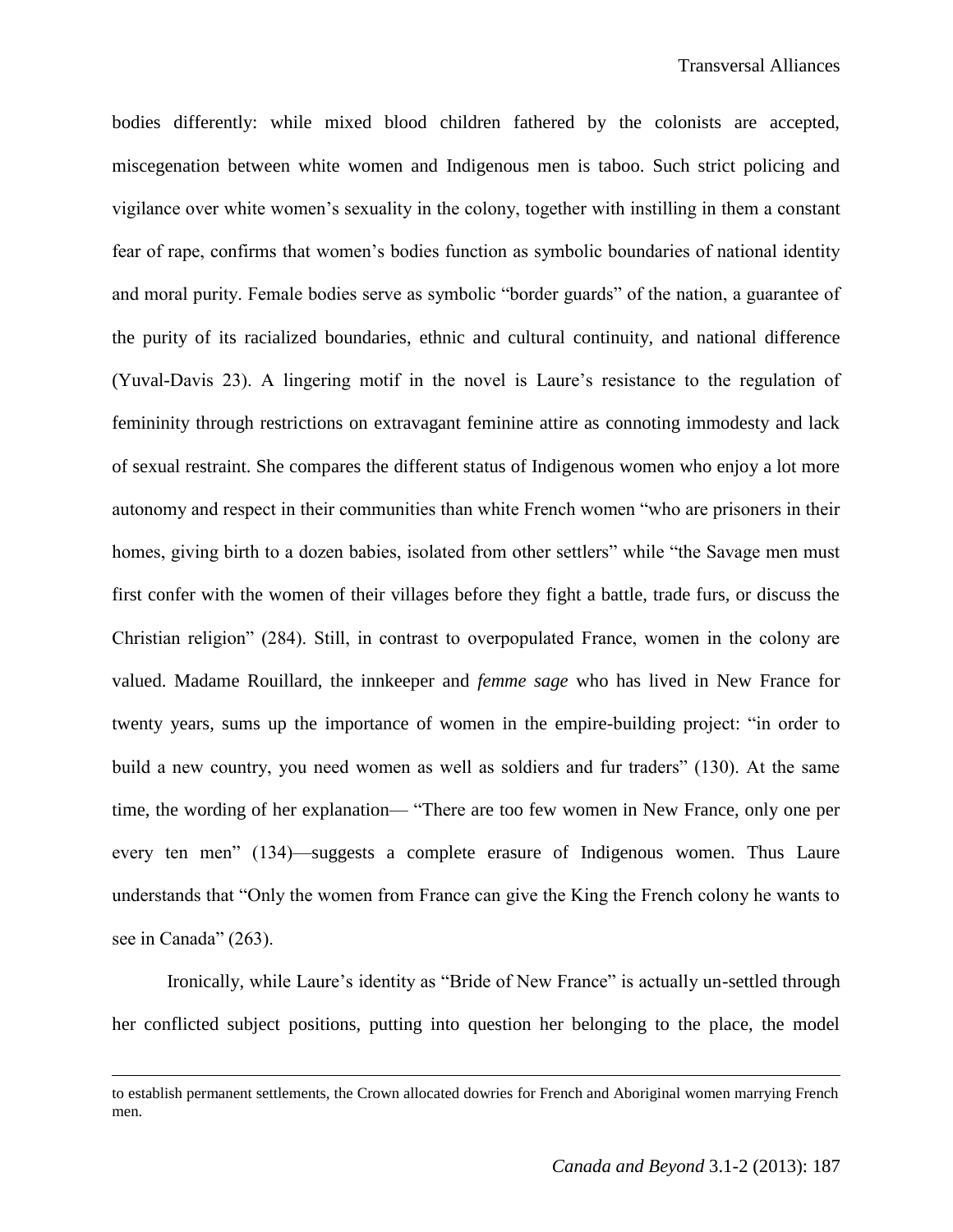settler wife is personified by her neighbour, Madame Tardif, a *Canadienne* already born here, whose fertility and prosperity are ideals every newly arrived *fille du roi* should aspire to.<sup>9</sup> Yet, Laure realizes that she "must bear many children to please the King and the colony officials who need a large French population to defeat the Iroquois Savages who are still threatening the colony" (197). She views herself as "a living artefact of the absurd dreams of royal men who tear starving girls from their hospital beds and drop them in the freezing woods" (286). Her body belongs to the King who has plans for a colony populated by "ten thousand people by 1680 and ten more after that […]. A new prosperous country will be built here and furs will be sent to France" (286-87). This passage captures the commodity circuit that collapses the material and symbolic significance of reproductive bodies and fur as they bind together the imperial economy of desire and power, where fur "circulates as a material signifier in the transnational discourses of political and libidinal exchange" (Emberley, *The Cultural* 4).

With a penchant for microhistory, which Heather Murray defines as "the attempt to incorporate peripheral and marginal events, figures, and communities into the historical picture" (406), Desrochers's historiographic narrative focuses on everyday life invisible in mainstream historical documents. Drawing intimate connections between personal and public realms viewed from the bottom-up, she examines the agency of one woman who becomes a pawn in the hands of French imperial power that aims to create a settler population in Canada by implementing reproductive policies. Desrochers shows the expansion of colonial mercantile rationality that appropriates women's bodies and sexualities, criminalizes the poor, and exploits indentured workers, conscripted soldiers, Indigenous peoples, and slaves in the early nationalist project of

 $9<sup>9</sup>$  In this respect, the title can be seen as playing on a double meaning, referring to a bride who is an inhabitant of the colony, has become someone *from* the colony, but also a bride getting married *to* the colony. The second encapsulates the French King's utilization of white female reproductive bodies as a symbolic "territory" of the colonial nation.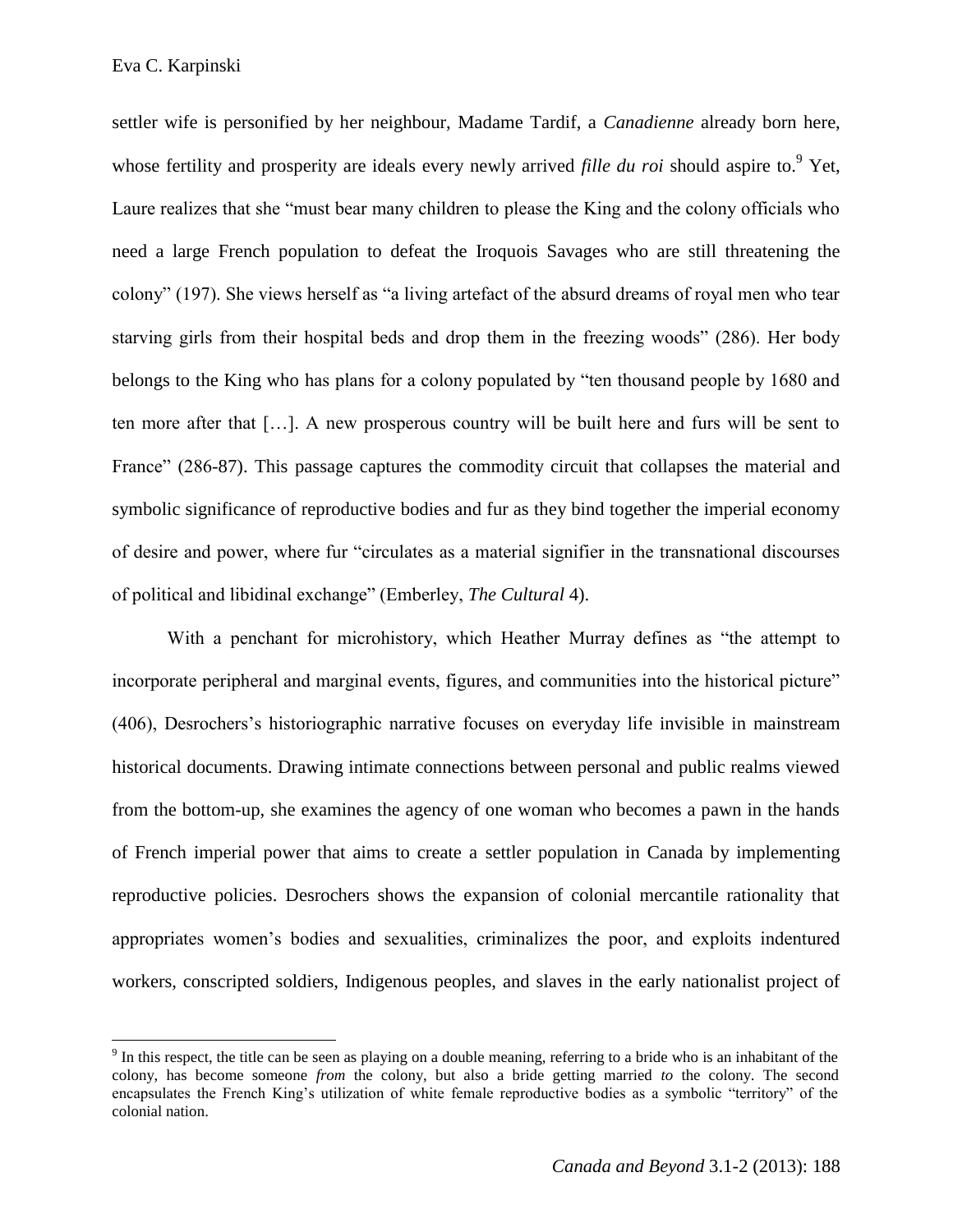building a white settler society and promoting "commerce in our colonies" that offer "a vast abundance of furs and wood" (68). Her narrative explores the possibility of illicit transversal alliances between the oppressed in the colony, in this case involving a poor white woman and an Indigenous man. Not surprisingly then, it is tempting to read Desrochers's portrayal of this transgressive relationship as an attempt to reconfigure gendered and racialized spaces of the Empire and as an invitation to abandon customary postcolonial models of vertical power dynamics premised on such oppositional binaries as centre/periphery, colonizer/colonized, or white/other. Interrogating patriarchy, religion, mercantilism, and colonialism, Desrochers's narrative is trying to complicate both the dominant heroic perception of the *filles du roi* as Quebec's French "founding mothers," as well as the feminist postcolonial counter-discourse critical of white women's collusion with colonialism. By foregrounding the themes of crossingover—as in cross-dressing, like the midwife, or dressing above her station, like Laure, but mostly in transgressing racialized boundaries—the text seems to be moving beyond the nationalist frameworks of traditional history of Canada and Quebec. However, we might have to question to what extent the novel supports such decolonizing readings once we move beyond its constructed reality and expand the frame to consider what Terry Goldie calls "semiotic control" that dominant representations and ideologies hold over any depiction of whiteness and Indigeneity. It is necessary as well to pay attention to the contextual complications arising from the novel's generic indebtedness to a tradition of women's historical fiction.

Reading *Bride of New France* with the assistance of critics such as Emma LaRocque and Janice Acoose, who have taken on the issue of colonial stereotypes from the Indigenous standpoint, one can fully grasp the extent of this "semiotic control" and its hold on Desrochers's imagination. LaRocque identifies the primary cognitive framework applied to Indigenous-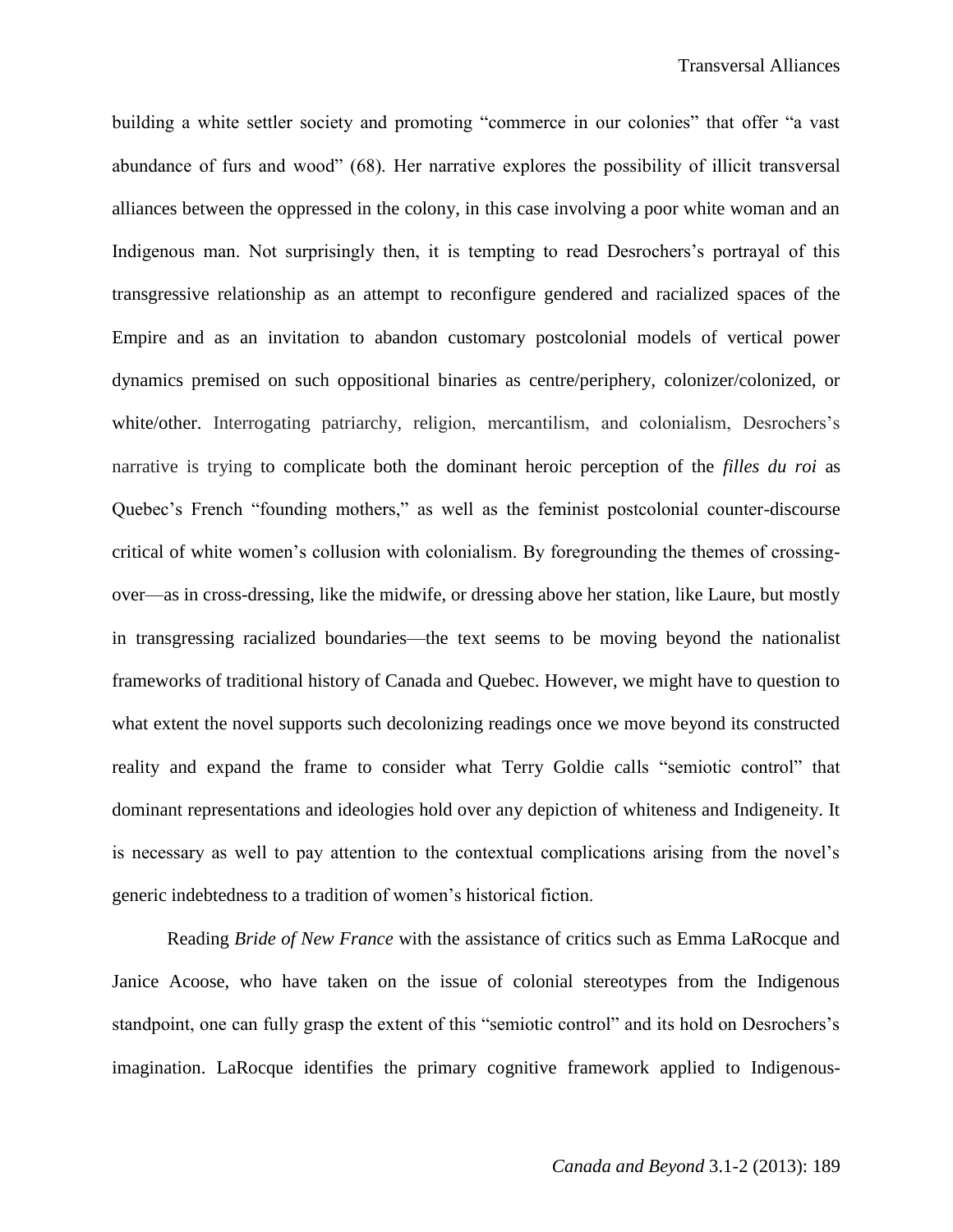European relations as the antithesis of "civilization" versus "savagery," which she calls the civ/sav dichotomy for short. The civ/sav ideology is "an invention serving colonial purposes" of domination, which still informs discursive constructs and textual strategies that dehumanize, demonize, and animalize the Indigenous subject  $(LaRocque 4).$ <sup>10</sup> Similarly, Acoose observes that Canadian literature as an ideological apparatus of the white Euro-Canadian Christian patriarchy "fosters cultural attitudes about Indigenous peoples that are based on unrealistic, derogatory, and stereotypic images" (34). Drawing heavily on the colonial archive, Desrochers's fictional reality is steeped in the civ/sav dualism. The protagonist's knowledge about Indigenous peoples, which is also the knowledge imparted to the reader, is limited to the stereotype of the "Savage," supported by terror-inspiring Jesuit stories of torture, cannibalism, superstition, and "poisonous arrows" (136). The inculcation of fear and hatred begins aboard the ship bound for the New World and continues upon landing, where Laure hears dehumanizing descriptions of the Iroquois as murderous and bloodthirsty: "The Iroquois are a tribe feared by the French and by other Savages. They attack by surprise in the forest, scalp their victims, and torture even the women and children they capture. The Iroquois are terrifying to look at, with dark, glistening bodies, shaved heads, and painted faces" (124). They are animalized as "beasts" with fangs (133) that are either roaring or moving silently through the forest (140) and are "faster than wolves" (152). Similarly, Laure's first impression of Deskaheh is couched in animal imagery, his body exuding the odour of "animal grease and hides" (164). Even if one assumes that such descriptions are intended to reflect with historical accuracy the kind of "knowledge" about Indigenous peoples that was available to the character at the time of her arrival in New France, it is necessary to question how a contemporary novelist deals with these stereotypes that are still deeply

 $10$  In her uncompromising assertion that such representations are the product of colonial racism LaRocque firmly distances herself from Goldie, who in *Fear and Temptation* avoids using the word "racist" based on his equivocation that no one is "beyond racism" (LaRocque 9).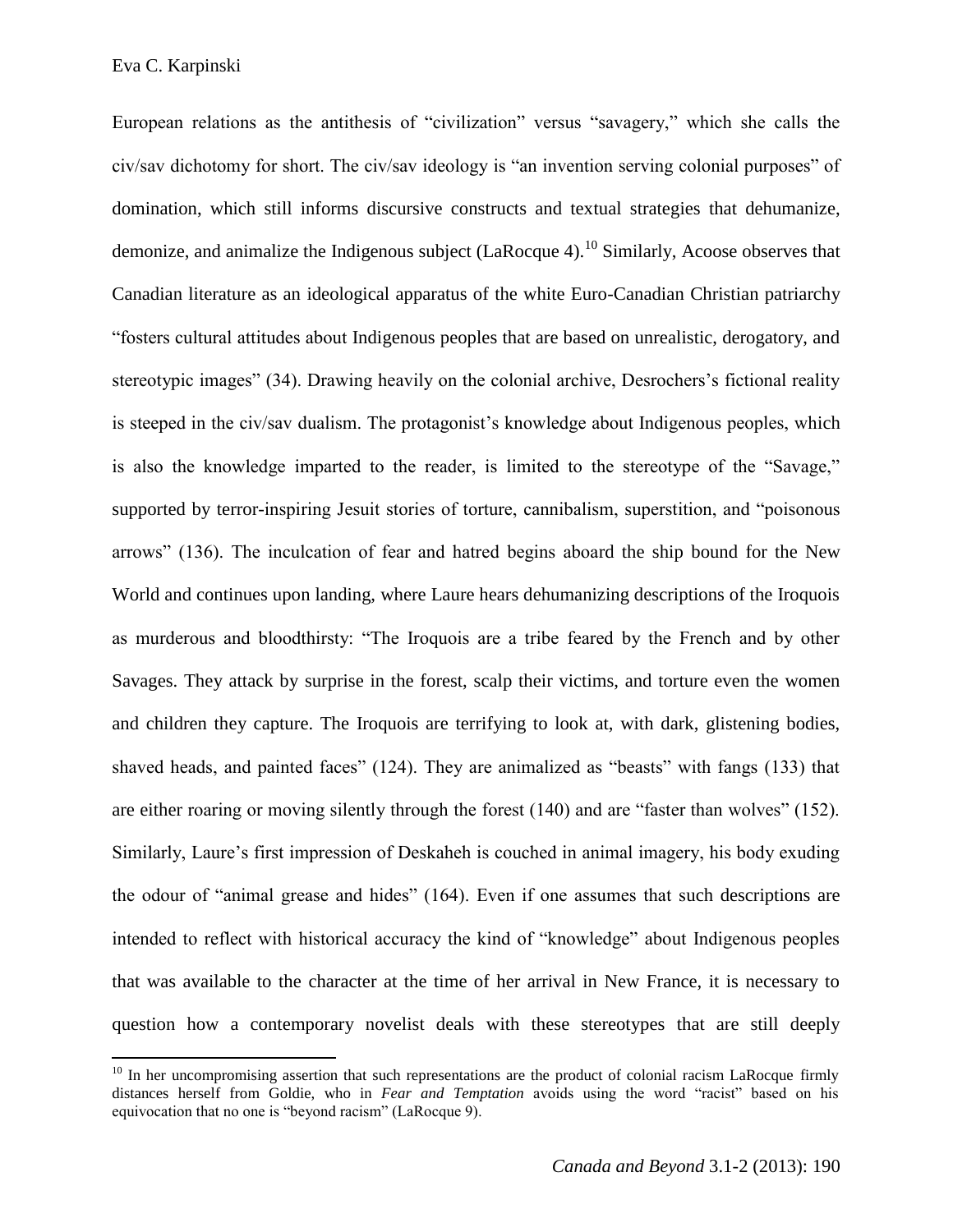entrenched in the historical consciousness of most non-Indigenous Canadians. The danger of reproducing such representations uncritically is compounded by the fact that "for a great majority of people, knowledge about Indigenous peoples' cultures and history is very limited and is derived mostly from Eurocentric ethnographic approaches and biased historiographic accounts" (Acoose 51), which tend to view first encounters between Europeans and Indigenous peoples on the civ/sav model explicated by LaRocque rather than in terms of encounters between different *civilizations*. When such semiotically charged language and representation are not critically re-contextualized, they revert to their original role as instruments of colonization, alongside the institutions of the Church, commerce, colonial administration, and the military, all of which are mapped out in the vision of Québec City emerging out of "wilderness" dotted with a few markers of "civilization" (125).

It might be expected of books like *Bride of New France* to respond to the challenge of thinking history "otherwise," beyond the customary mimicry of historical discourses about Indigeneity. Despite the obvious reductiveness of such constructs, Desrochers's narrative faithfully reinscribes the "familiar conceptual categories and values" that Europeans applied to the inhabitants of the New World (Acoose 41). It is perhaps a problem specific to new historicism that by saturating the text with the prevailing ideas of its historical era the novel maintains the Eurocentric point of view and inadvertently verifies and reinforces these dominant assumptions. Nevertheless, in its limited attempt to expose the invisibility of poor white French women as agents of colonial history, the novel gestures toward historical fiction that is trying to resist the reductionism of simplistic essentialist approaches to history and identity as well as playful postmodernist relativism, relying instead on thick contextual description of social history, analysis of intersectional differences, and attention to the power of historical ideologies. The text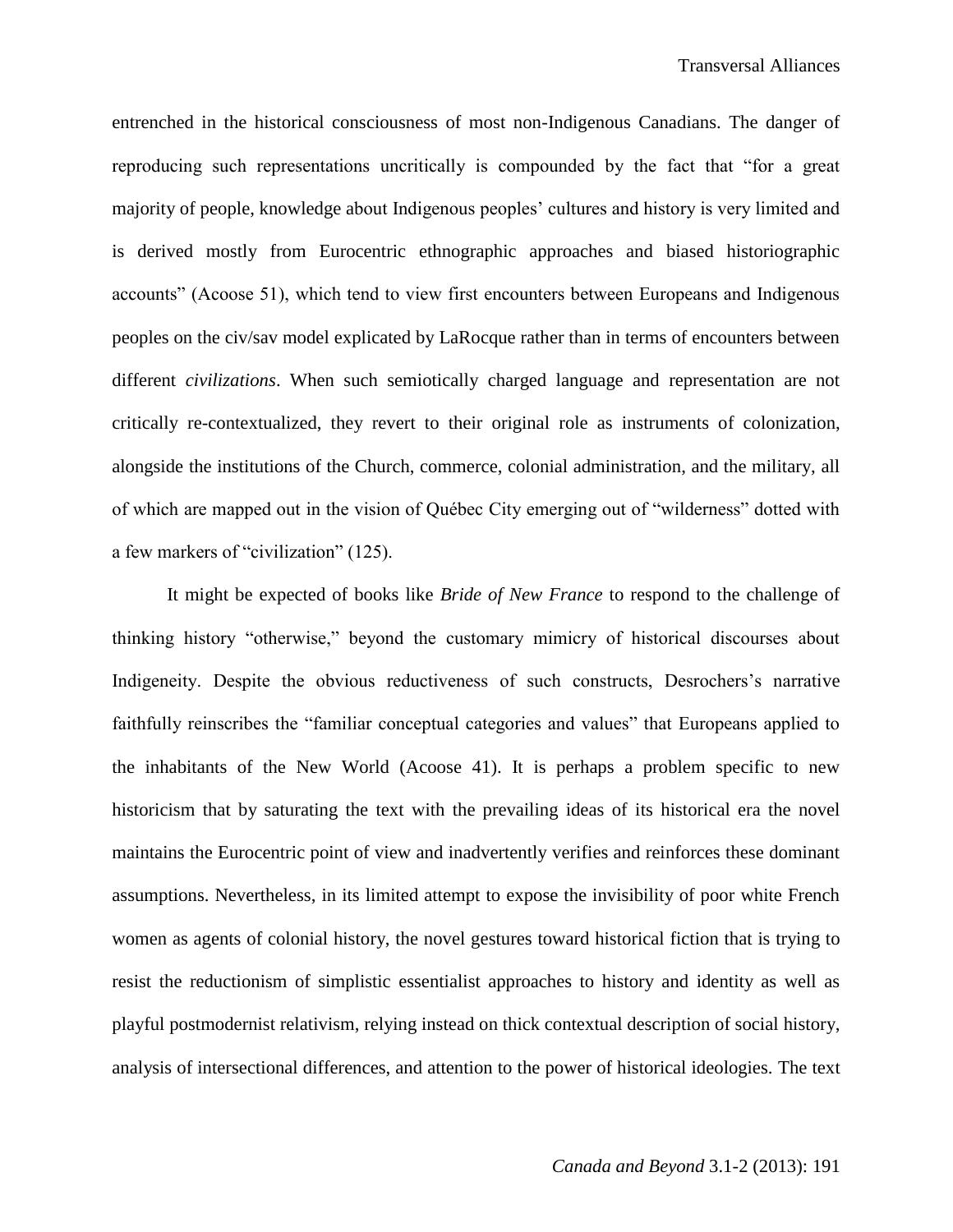$\overline{a}$ 

compels us to ask: What has changed in recent years since the phenomenon of historiographic metafiction described by Linda Hutcheon as part of the Canadian postmodern?<sup>11</sup> While the novel ultimately fails to interrogate the ethnocentrism of its archive and exhibits only a few rare moments of self-consciousness, $^{12}$  it employs some of the strategies of historiographic metafiction by incorporating heterogeneous historic documents such as *The Jesuit Relations*, excerpts from Marie-Louise Beaudoin's *Les Premieres et Les Filles du Roi a Ville-Marie*, a quotation from Georges Didi-Huberman's *Invention of Hysteria*, letters from the Intendant Jean Talon, songs, French phrases, an epigraph from Leonard Cohen, and other intertexts. Desrochers also plays fast and loose with different historical personages, inserting them into the cast of characters. Among those who make an appearance are Jean-Baptiste Colbert, who responds to Laure's letter; the Mère Marie de l'Incarnation, the Superior of the Ursuline Congregation in Québec; Jean Talon, who welcomes the *filles du roi* at Ville-Marie; and the Mère Marguerite Bourgeoys from the Notre-Dame Congregation, who offers Laure hospitality. Significantly, what is missing is an acknowledgement of the fallaciousness and bias of many of Desrochers's primary sources that exclude and mute Indigenous perspectives. Instead, opening itself to a metafictionist reading, the novel applies reflexivity to its own fictional status, staging a mise-en-abyme of the text's hybrid production in the scene of the birth of an illegitimate inter-racial offspring, a product of miscegenation between history and literature. The irony here, of course, is the complicated aesthetic inheritance and epistemological status of the historical novel, considered an "illegitimate" or "misbegotten" genre, especially in its popular form addressed to women.

<sup>&</sup>lt;sup>11</sup> In a comment pertinent to *Brides of New France*, Hutcheon emphasizes that this type of fiction "thematizes its own interaction both with the historical past and with the historically conditioned expectations of its readers" (65). It seems that Desrochers's text meets this expectation formally rather than politically, and in that sense it differs from Hutcheon's concept of historiographic metafiction.

 $12$  Such moments include the narrator's observation that "There are so many names for the same lakes, rivers, streams, and woods of the colony, depending on who is speaking" (209), as well as the double-meaning in the comment on the settlers clearing the woods to plant their seeds: "It is a beastly endeavour to pound and rip at soil that is thick with ancient life" (223).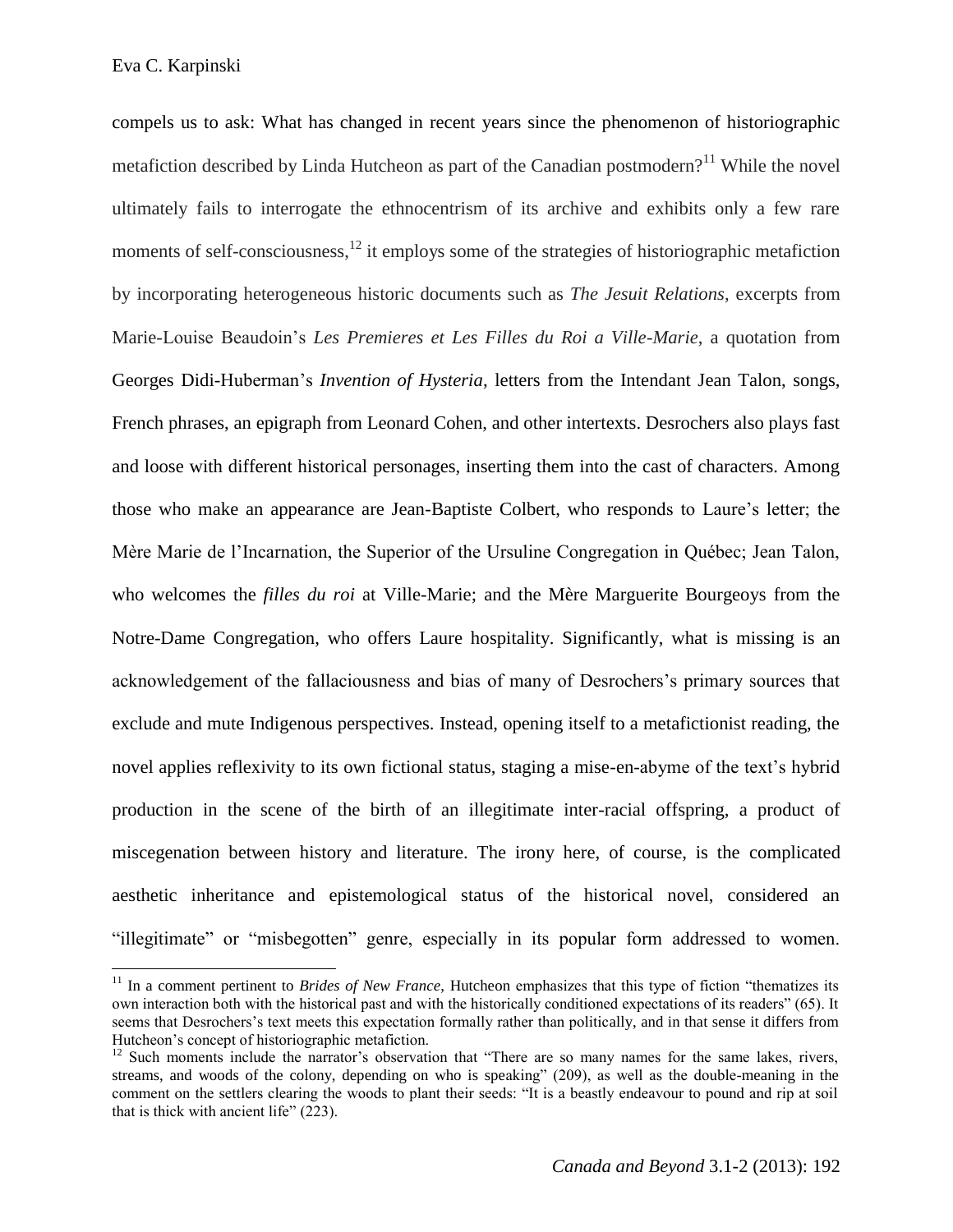According to Diana Wallace, the historical novel has been important in providing women with models of female agency in history; recovering invisible histories; offering plural and more transgressive models of female desire; dealing with taboo subjects such as active female sexuality, abortion, childbirth; offering freedom to engage with serious social political issues; and producing strong affects that make historical writing more meaningful (8). Moreover, already regarded as "a 'bastard' form," associated with vulgarity and historical impurity, the historical novel has been further hybridized by its female practitioners who cross-fertilized it with "romance, fantasy, [and] the Gothic" (Wallace 3).

Indeed, a primary way to contextualize *Bride of New France* as a historical novel requires that we situate it in the subgenre of "postcolonial gothic," harking back to the tradition of *Jane Eyre*. <sup>13</sup> Traditionally, Canadian historical novels, beginning with John Richardson's *Wacousta* (1832), have included elements of melodrama and the gothic. Desrochers's text echoes these elements through its figurations of the landscape as a threatening wilderness, the presence of hostile Indigenous elements—the Iroquois, as a foil for the martyred priests, prototypical Canadian "victims"—and materializations of such frightening embodiment as excessive female sexuality, the grotesque pregnant body, miscegenation, abortion, and birth. Canada is referred to as "a place worse than death, more frightening than hell itself" (69), and Laure repeatedly hears that it is definitely "no place for women"  $(83; 123)$ .<sup>14</sup> Death imagery is constantly projected onto the landscape, from the moment she sets her eyes on the colony described as "a frozen heaven" (118), to winter descriptions of her settlement as "ensconced in a tomb of snow" (207). The

<sup>&</sup>lt;sup>13</sup> *Bride of New France* shares *Jane Eyre*'s obsession with the lurking presence of the colonial other and the portrayal of the rebellious and transgressive heroine who was institutionalized, abused, and traumatized by the loss of her best friend.

<sup>&</sup>lt;sup>14</sup> Desrochers the historian did not make up such details but must have corroborated them with the use of her historical sources. We find proof of their authenticity, for example, in Natalie Zemon Davis's microhistorical essay on Marie de l'Incarnation, whom she quotes as admitting in her writings that "Canada" was "just a word used to scare children" (78).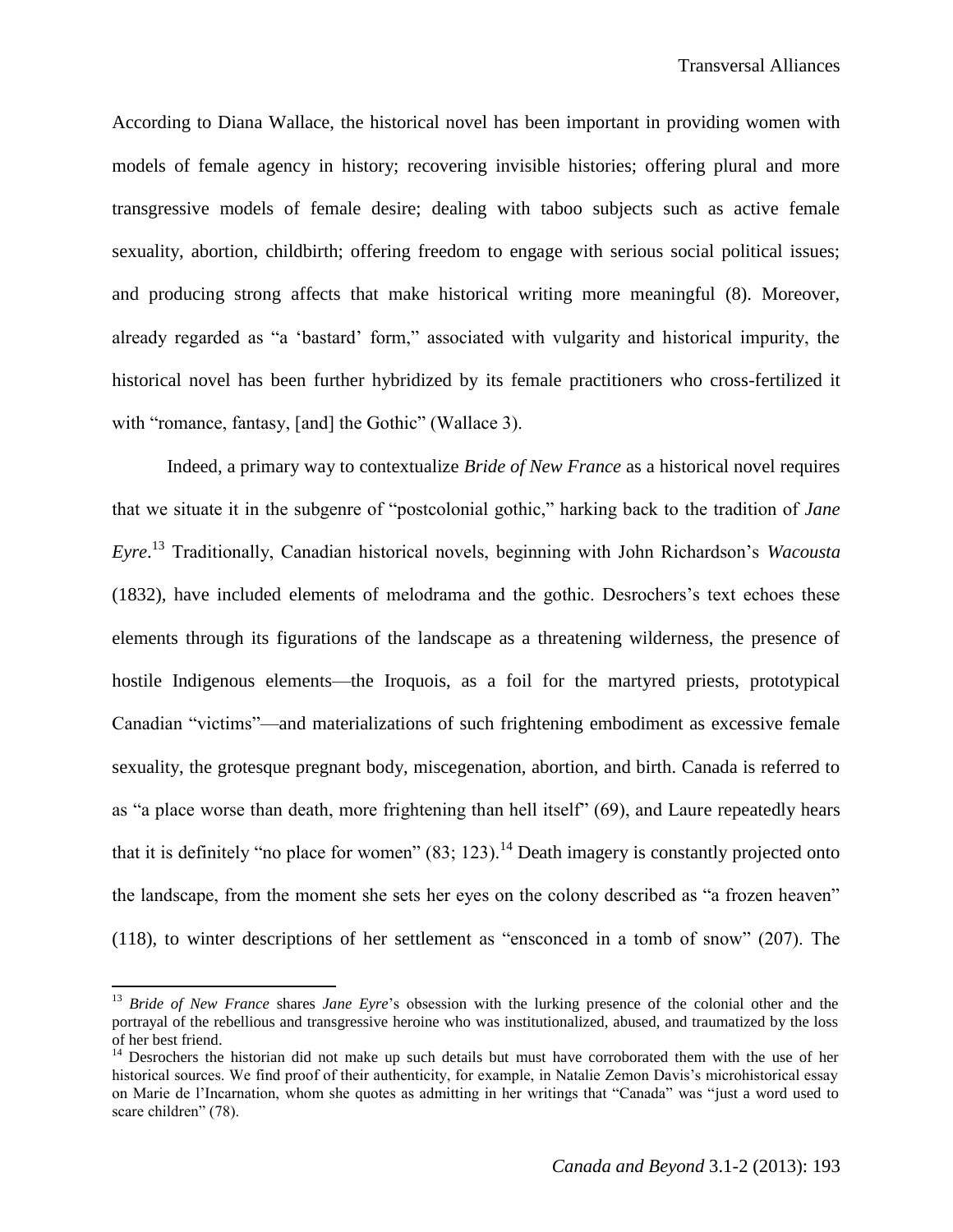protagonist gets "accustomed to death […] to the burying force of this country" (253). The gothic is preoccupied with the liminal and the unspoken, and also with the presence of the uncanny right at the centre of the familiar. Thus Laure spends her first winter in the company of a pig whom she names Mathurin (her mock stand-in husband later devoured by her real husband). She hangs in her one-room cabin the dead woman's dress that reminds her of her late friend "performing a gentle dance for her" (204). A *lit-cabane*, a bed built by her husband, makes her think of a coffin (206). Inasmuch as we view the gothic as a racialized genre, marked by pervasive Eurocentrism and exclusive whiteness, we can recognize its place in representing the "hauntings" of colonialism and imperialism. According to Cynthia Sugars and Gerry Turcotte, it is associated with anxiety about repressed or silenced histories, fear of territorial illegitimacy, indigenous presence, hybrid cultural forms, and "interrogations of national belonging and citizenship" (ix)—all related to a perception of overlapping realities within a settler-colonial state. Such anxieties are voiced in *Bride of New France* by two women most closely attuned to the otherness of this place, Laure and her unconventional midwife Madame Rouillard, who suspect that "some other spirit watches over this place" (120), "some Savage deity with true dominion here" (156), that cannot be removed by the priests and nuns arriving in the colony. However, it is important to remember that if the Canadian nation-state is haunted by its "Others"—women and Indigenous peoples—they are also necessary for the consolidation of the hegemonic, homogeneous national identity. In addition to consolidating the understanding of the self, ideas about the Other "helped to shape and delineate the essential differences between Europe and the rest" (L.T. Smith 60). Hence, ambivalence and contradictions inherent to the gothic account for its propensity to be both conservative and radical, transgressive and reactionary.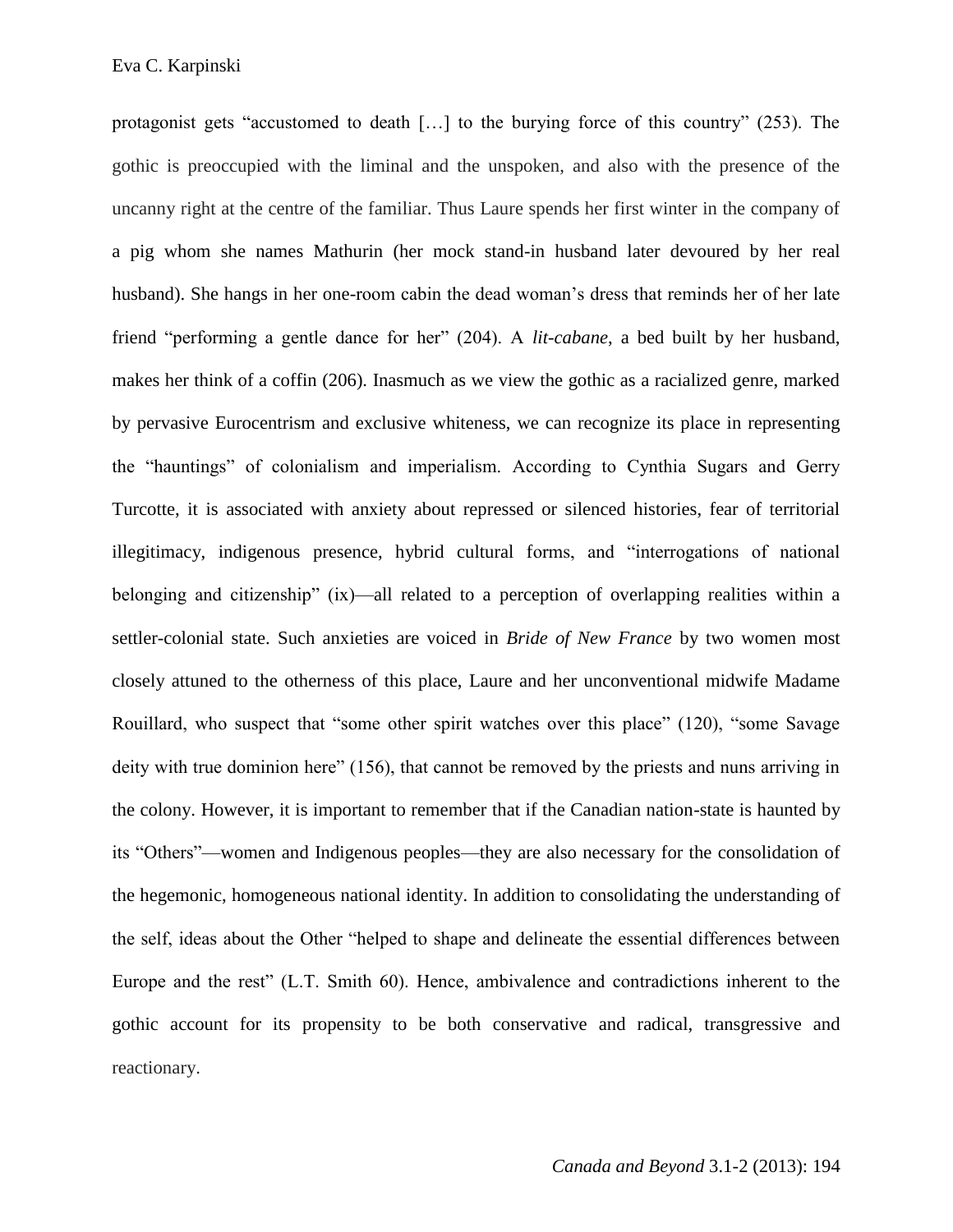Wyile comments that the experience of women writers shows that the genre "poses difficulties to non-dominant groups because of the very exclusiveness of the historical record, which tends to be preoccupied with the activities of white, upper-class English males" ("Introduction" 5). While the gendering and racializing of the genre of the female historical novel with its gothic elements as white and feminine, in contrast to the white masculinist domain of serious historiography, has been productive of multiple subversions in the hands of women writers, critics of historical fiction recognize its instrumental role in the formation of the national imaginary and its potential to "variously challenge and uphold the national allegory" (Cabajsky and Grubisic xii). As mentioned earlier, sifting through "colonial debris" (LaRocque 162), Desrochers works with the thematic stereotypes of the Noble Savage and the bad Indian, as well as terror-arousing nature. In this context, the use of the term "Savages" re-enacts the discursive violence that was constitutive of colonial representation of the Natives and European assertions of cultural hegemony, coupled with the militaristic violence of the state.<sup>15</sup> In addition to historical inscriptions of Native inferiority, we find a carnivalesque personification of the figure of Indigeneity in the description of Le Bonhomme Terre-Neuve wearing "a wooden mask of Savage origin," with feathers, arrows, knives, and other instruments of hunting and war hanging round his neck (120). He presides over the sea "baptism" of those ship passengers who have made their first crossing to Canada. Later, Laure directly correlates the Bonhomme Terre-Neuve to the Iroquois and even to Deskaneh. Positioned reflexively within the text, this "monster" prefigures both the demonization of the Natives and the monstrosity of colonial crimes. Such stereotypes "fix meanings and values, and […] reduce the complexity of indigenous lived experience to a fixed set of images" (Emberley, *Defamiliarizing* 12). In Terry Goldie's terms,

<sup>&</sup>lt;sup>15</sup> While it is an intentional usage, a kind of historical stylization on the part of Desrochers, it is interesting to compare her decision to refer to Indigenous peoples as "Savages" to the one taken by the English editors of Suzanne Martel's novel, who expunged all such "offensive language" in the second edition.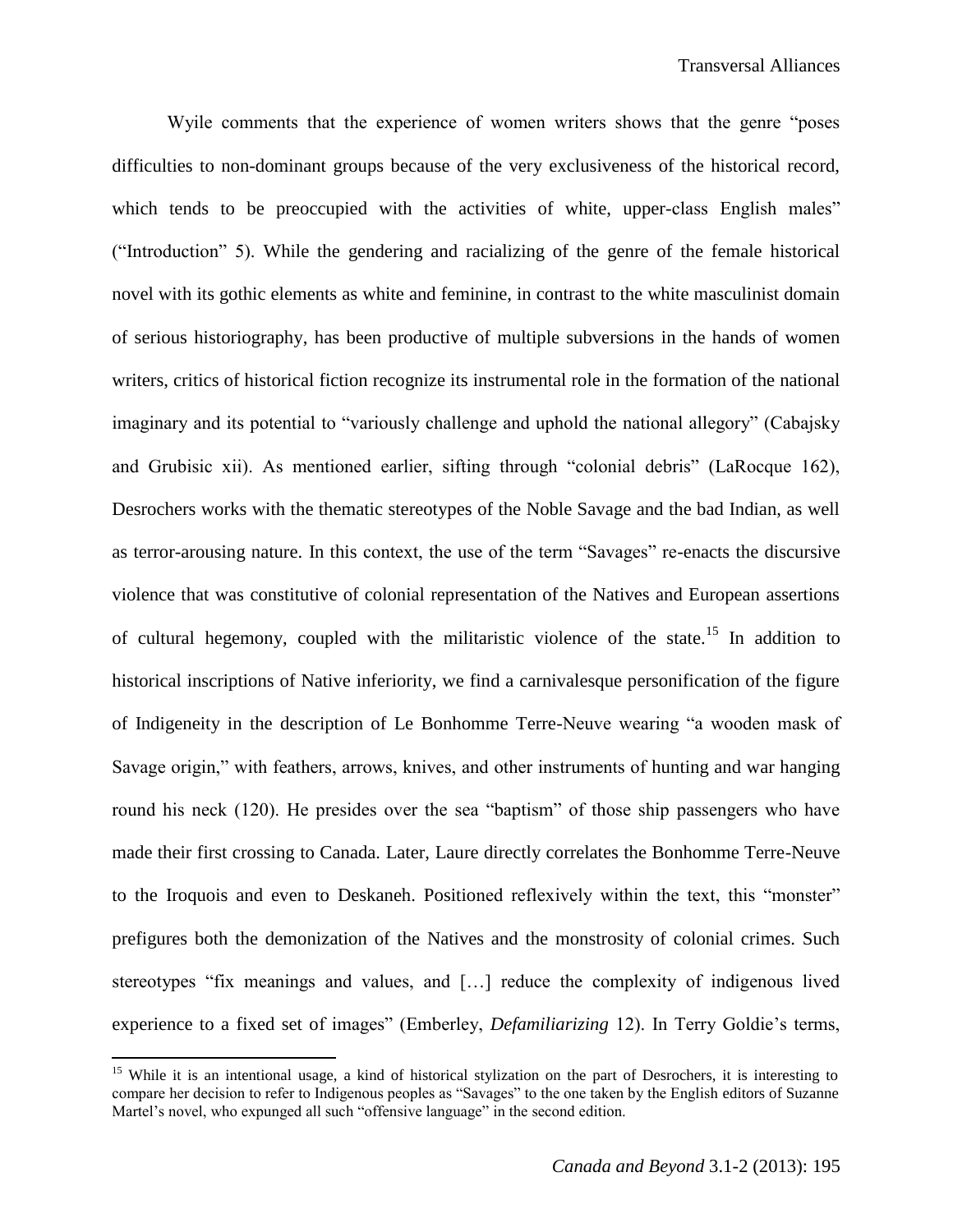they become a representation of a representation or a simulacrum: each representation of Indigenous peoples "is a signifier for which there is no signified except the image" (191). However, even though these figures do not represent any historical reality but rather the semiotic reality of colonial representation, reading *Bride of New France* it is impossible to ignore the effects of these enduring representations on the Indigenous peoples and not to wonder how Indigenous readers would respond to this novel.<sup>16</sup>

In contrast to reproducing these stereotypes of Indigeneity, Desrochers avoids homogenizing whiteness by paying attention to differences within (describing several categories of the *filles du roi*, or specifying dialects in the colony). She manages to expose the role of racist stereotypes in controlling white women's behaviour through threats of being captured by the "Savages" and admonitions to be careful (152). As a result, the colonial space is revealed as gendered and racialized through violence. But within the space of the novel, there is no response to the violence of colonization with regard to Indigenous peoples, but mostly to the subjugation of the reproductive female body as a reluctant site of the production of the nation-state. In attending to the historical specificity of Laure's life, Desrochers is trying to avoid atemporal allegorizing of the relationship between a white woman and an Indigenous man. She is striving to achieve what Sugars and Turcotte call "a situated gothic voice" (xvi) in constructing a transversal or horizontal rather than vertical "margin-centre" dialogue between the dispossessed and the disempowered. In claiming the commonality of outcasts and outsiders, her text carries the promise of abolishing the orientalist illusion of absolute difference between self and other. However, despite the seduction of such a reading, Desrochers's depiction of Laure's lover

<sup>&</sup>lt;sup>16</sup> Both Acoose and LaRocque foreground the damaging psychological effects of Indigenous internalization of such images. LaRocque's work in particular has tried to show "how dehumanizing it is to be seen and treated as savages, as less than human creatures bereft of valuable culture, coherent language, and multidimensional personalities" (17- 18).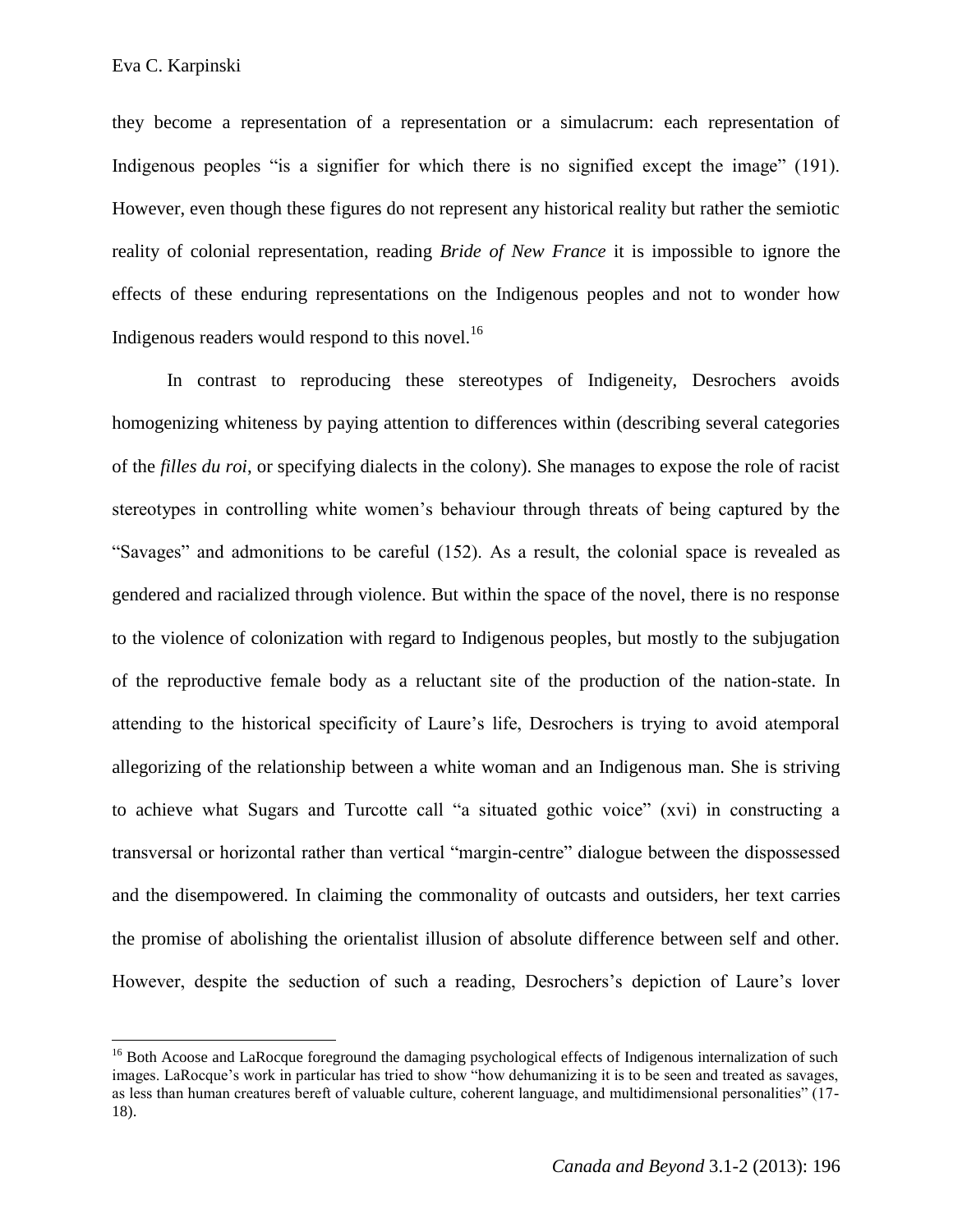Deskaheh remains problematic. The Indigenous man emerges in *Bride of New France* as a discursive construct "disseminated through gothic tropes of savagery, sexuality, and primitivism" (Sugars and Turcotte vii) that inspire fear and desire. As Andrea Smith notes, during the "500 years of sexual colonization" Native peoples' bodies have been seen as libidinous, sexually perverse, and sinful (13). In the romance between Laure and Deskaheh, he appears as another semiotic figure of such sexualized Indigeneity, devoid of subjectivity, impenetrable, a "Savage stranger" whose face Laure cannot read (164). He embodies a familiar gothic fantasy of the demonic dark lover, including sexual mutilation and sadomasochistic pleasure. Strangely, such images mirror John Richardson's portrayal in *Wacousta* of "Indians as grotesque cannibals that tear into human organs and slurp human blood" (LaRocque 216). When Deskaheh cuts Laure's breast with a knife and sucks her blood, she swoons with pleasure until "she is weak with adoration for him. What woman would feel this way?" She wonders why she can't feel "limp, consumed like this when Mathurin touches her" (217). In the act of consummation, conflating sex and cannibalism as she lets her lover "consume her body, limb by limb" (247), the Indigenous male is used as an enabler through whom the white female protagonist liberates herself.

Inasmuch as Deskaheh is appropriated in the role of helper and serves as an instrument of improvement and self-knowledge for Laure, he also embodies and produces affect, recalling both the Noble Savage and the bad Indian through his compassion, nobility, ferociousness, and unbridled passion. Emma LaRocque observes that in colonial texts authored by non-Indigenous writers the flip side of the "vilification of Indians" is the extolling of "Indian virtues" such as generosity, helpfulness, compassion, openness, and love of children (47-8). Deskaheh embodies some of these positive characteristics that have been recorded by missionaries and other archival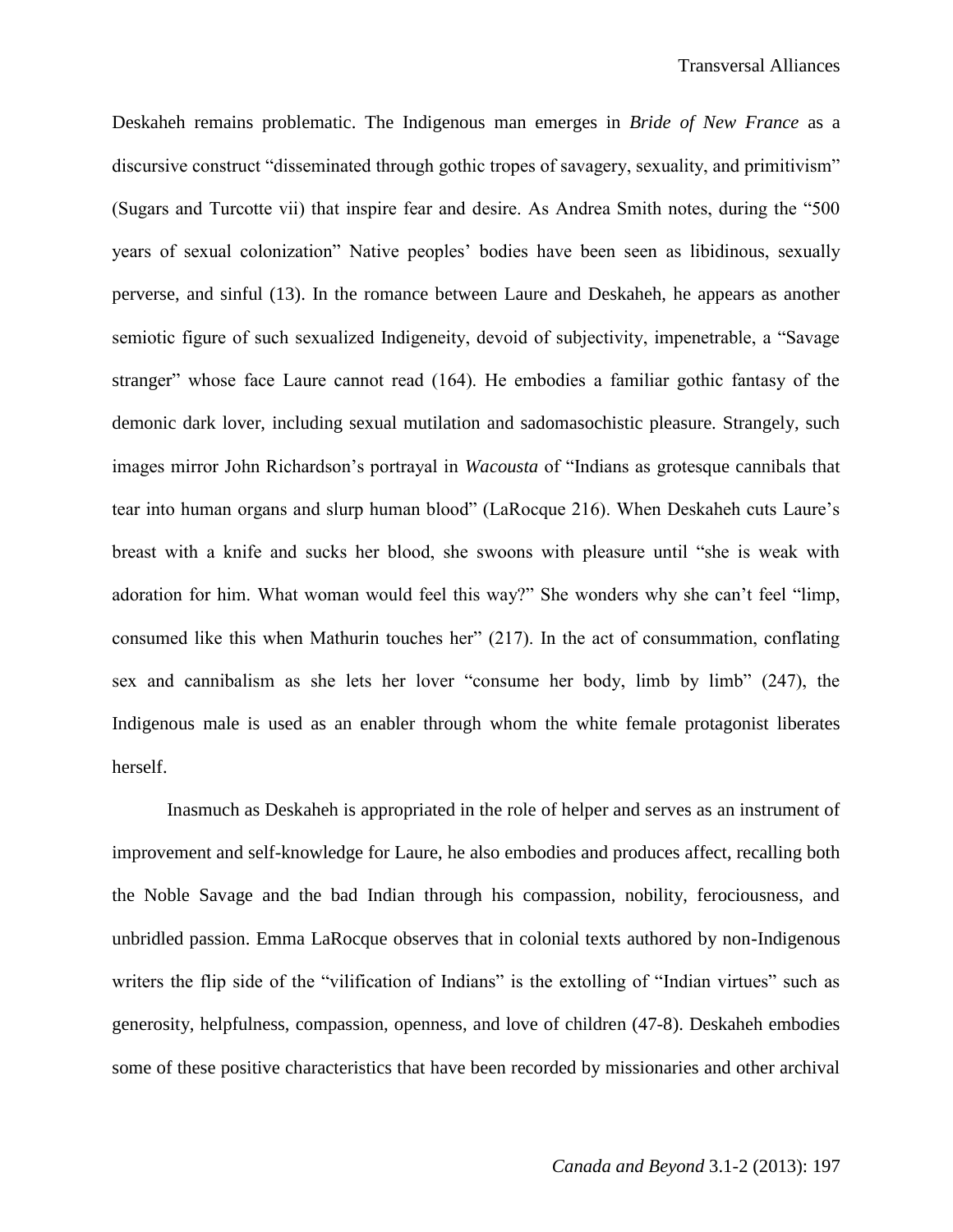sources, often but not always linked to the romanticized concept of the Noble Savage. However, according to LaRocque, when "Indian virtues" were positively noticed they were exceptionalized and could never threaten the persistence of the dominant civ/sav framework "applied to all Indians" (49). In accordance with the Christian underpinnings of this framework, Laure's first encounters with Deskaheh are imbued with biblical symbolism, recreating the Edenic myth of the Fall, in which he is both Adam and the snake (his French sounds like hissing) and she the New Eve, nurturing and seductive. She gives him vegetables from the nuns' garden and allows him to watch her undressing at the window, all the while enjoying her sense of control over him. One might say that Desrochers's narrative stages a reversal of Pauline Johnson's "As It Was in the Beginning" (1913), the allegory of colonial contact, in which the Native girl Esther is betrayed by three male figures: her father, the missionary, and her white lover. Here the white woman's subjectivity is highlighted front and centre, and the plot builds up to Laure's apotheosis as a martyr and a goddess:

This baby brands Laure as a transgressor, a woman who spits in the face of the King's dreams. She is the one the sailors fear. The one they burn as a witch for fornicating with a Savage enemy, for killing her husband for giving away her own flesh. Still, who can destroy her, when she is the one who guides the ships, when her gentle waves or foaming wrath decide who makes it to the other side? Whether the precious colony lives or dies. (287)

In keeping with the convention of women's historical fiction, this passage glorifies female strength, comparing Laure to Amphitrite, a sea-goddess and a figurehead from the ship's prow. However, the roles are more ambivalent, and it is Laure whose libidinal fantasies lead to seduction and betrayal. It is not accidental that Laure offers herself to her lover at the fur-trade fair by the river at Ville-Marie, fur trade being the basis of the colonial mercantile economy. Sexual desire, draped in fur, produces Deskaheh as a commodity fetish for the protagonist and, metafictionally, also for the novel's author.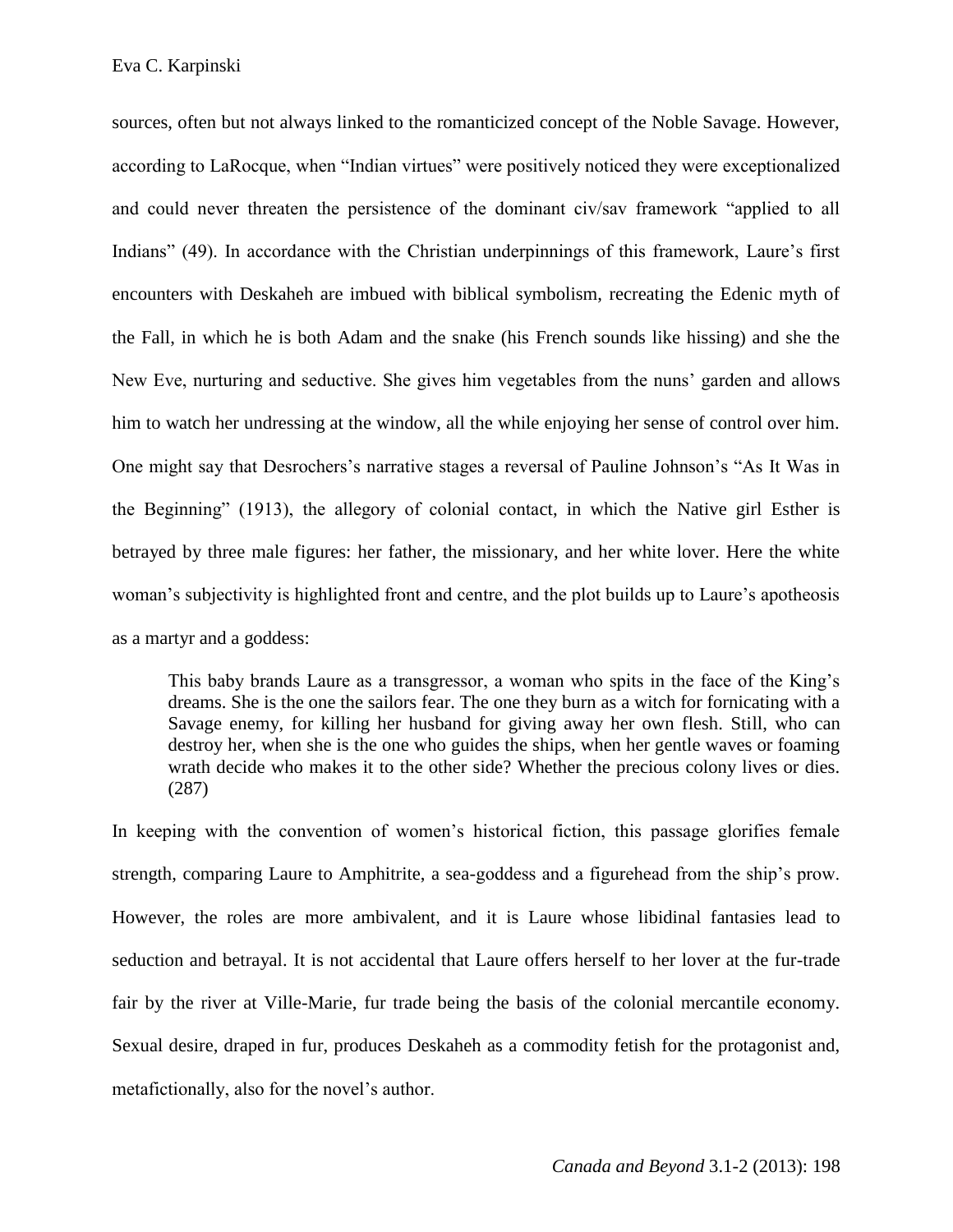Thus despite the novel's incorporation of progressive social history, sexual contact between the white female protagonist and her mysterious Indigenous lover seems likely to be a manipulative form of white "indigenization." It is a process defined by Goldie as "the impossible necessity of becoming indigenous" that allows white settlers in Canada to overcome their sense of alienation by ingesting the Native in order to become native (194). The text contains ample examples of such fantasies of indigenization, when Laure "wonders what it feels like to run through the woods" (182), when she symbolically scalps herself for Deskaheh (240), or when Mathurin paints his face and dresses "like a Savage" (226). What is more, Laure's seduction of Deskaheh, initiated despite the presence of his pregnant wife, casts a dubious light on her role vis-à-vis the project of colonization. The well-documented history of the imposition of the European nuclear family and hierarchical gender relations on Indigenous communities was a process that, according to Julia Emberley, turned the family and the domestic sphere "into a significant site for the colonization of First Nations women and children" (*Defamiliarizing* 4-5) and destroyed pre-contact kinship structures. In this process, white bourgeois women acted as instrumental agents of "civilization." Laure paradoxically both defies and upholds this role: she is the antithesis of the white mother of the nation, with her flawed hygiene and unrestrained sexuality. But at the same time, coming in-between Deskaheh and his wife, claiming him as her lover, she disrupts the invulnerability of the Indigenous couple, and hence embodies the colonial practices that interfered in the lives of Indigenous men and women. By "gothicizing" settler/Indigenous relations Desrochers's historical novel may be inescapably complicit in reinscribing a Canadian national identity and duplicating "imperialist habits of thought" (Härting 261). It may be guilty of what Linda Tuhiwai Smith describes as the "Trading of the Other," referring to the commercial circulating (for example, in the form of bestselling historical fiction)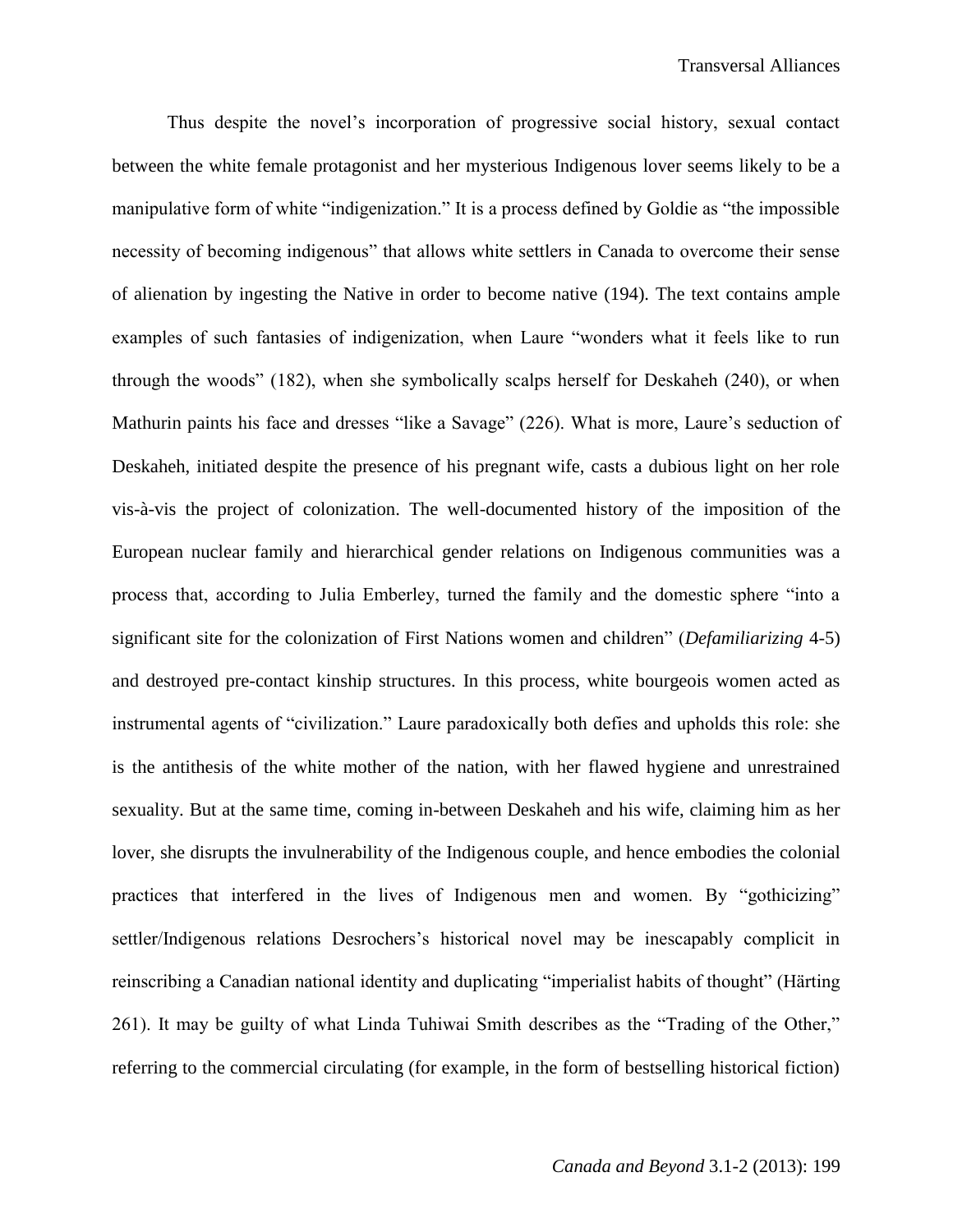of images, beliefs, and fantasies about the Indigenous peoples that become "the stuff of dreams and imagination, or stereotypes and eroticism" (89).

With the notable exception of critical Indigenous analysis, Desrochers makes an effort to employ different historical methodologies and mixed (sometimes incompatible) perspectives, from the convention of fact-based historical objectivity, to celebratory Canadian historiography extolling home-building in the new land, to feminist revisionist history focused on recovery, and critical social science intersectional analysis of gender, race, class, and other inequities in France and the colonies. As a result, her feminist attempt to re-read the imperial moment through the stock repertoire of gothic images, even though well intentioned, cannot be free from the risk of repeating the gendered and racial traumas of colonialism. Ultimately, the politics of historical fiction is a matter of its reading, again stressing the role of reading and reception as this type of writing yields itself to contradictory claims. Part of the problem may be related to the demands of the literary marketplace that exerts a lot of pressure on writers of historical fiction to render history in a commodified, digestible form and to produce bestsellers, which in fact is what Desrochers's book has become.<sup>17</sup> Wylie brings up the issue of the impact of this commodification of history and complicity in consumer culture on what he diagnoses as "the more muted self-consciousness" and "relative conservatism" of recent Canadian historical fiction. He links the difficulties faced by these writers to "the somewhat paradoxical dual task of making […] history and questioning it too" (*Speculative* 253), which seems to be a predicament

<sup>17</sup> Desrochers' novel has received many positive reviews, including those in *The Globe and Mail*, *Quill & Quire*, and *The Toronto Star*. Not surprisingly, most reviewers tend to overlook the issue of Indigenous representation in the novel. While women's historical fiction is currently experiencing quite a boom in its many incarnations in the works of such Canadian authors as Frances Itani, Afua Cooper, Joan Thomas, Esi Edugyan, Helen Humphreys, Ami McKay, Jane Urquhart, Mary Novik, Alison Pick, Eva Stachniak, and others, Wylie bemoans the scarcity of historical novels by Aboriginal writers. He quotes Joseph Boyden's hypothesis that this situation may have been caused by "the cataclysmic break with the past effected by the residential school system" ("Introduction" 4-5). What seems equally plausible is the insidious influence of colonialist assumptions that Indigenous peoples have "tradition" rather than "history" to write about.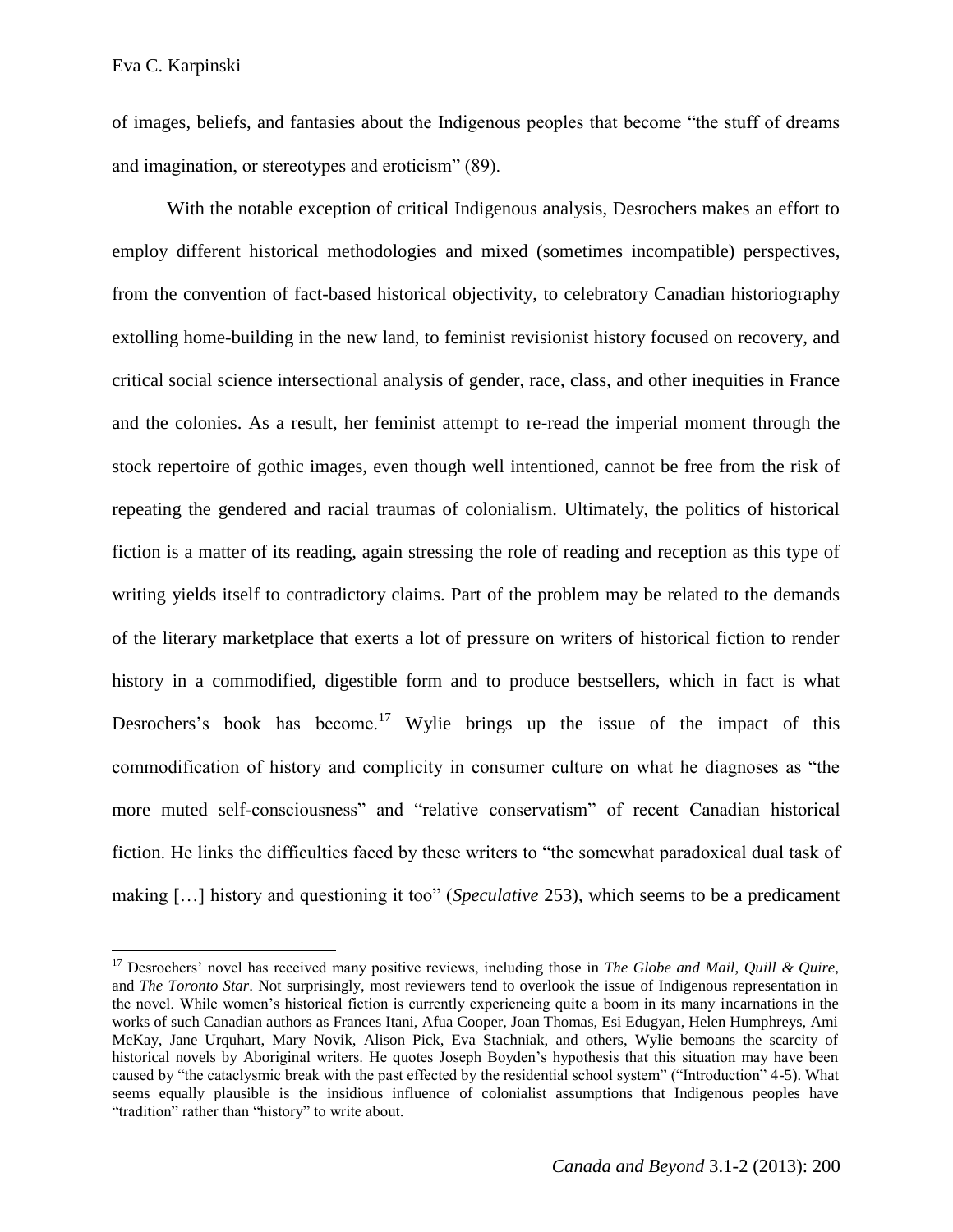shared by Desrochers, who is torn between the celebration of survival and finding "home" in New France and the critique of patriarchy and colonial authority. Consequently, it may well be that in *Bride of New France* revisionist history and historical fiction work at cross-purposes, achieving a curiously conservative effect of reterritorializing the nation albeit from a minoritized French perspective. Mythologizing the "freedom" of the New World lying ahead of her, Laure is ready to become a settler. Her portrayal can also be read as an endorsement of Western individualism, and New France compared to Europe does not "seem quite so bad" (132). She finds a "home" here, in a legitimizing fantasy of indigenization during the birth scene when Jesus/Deskaheh welcomes her to heaven/this land (271). The nation-building imagery playing on the rhetoric of "home" and "the doctrine of terra *nullis* or 'empty land'" (L.T. Smith 11), echoes familiar colonial expansionist discourses that denied Indigenous peoples any claim to this territory, seeing them as merely roaming this "vast and empty country" (151). Thus a feminist revisionist reading of social history coexists with a narrative desire to reinscribe Quebec's cultural nationalism, and in the final analysis the goal of celebrating the history of French Canadians takes precedence over decolonizing representation and building transversal alliances.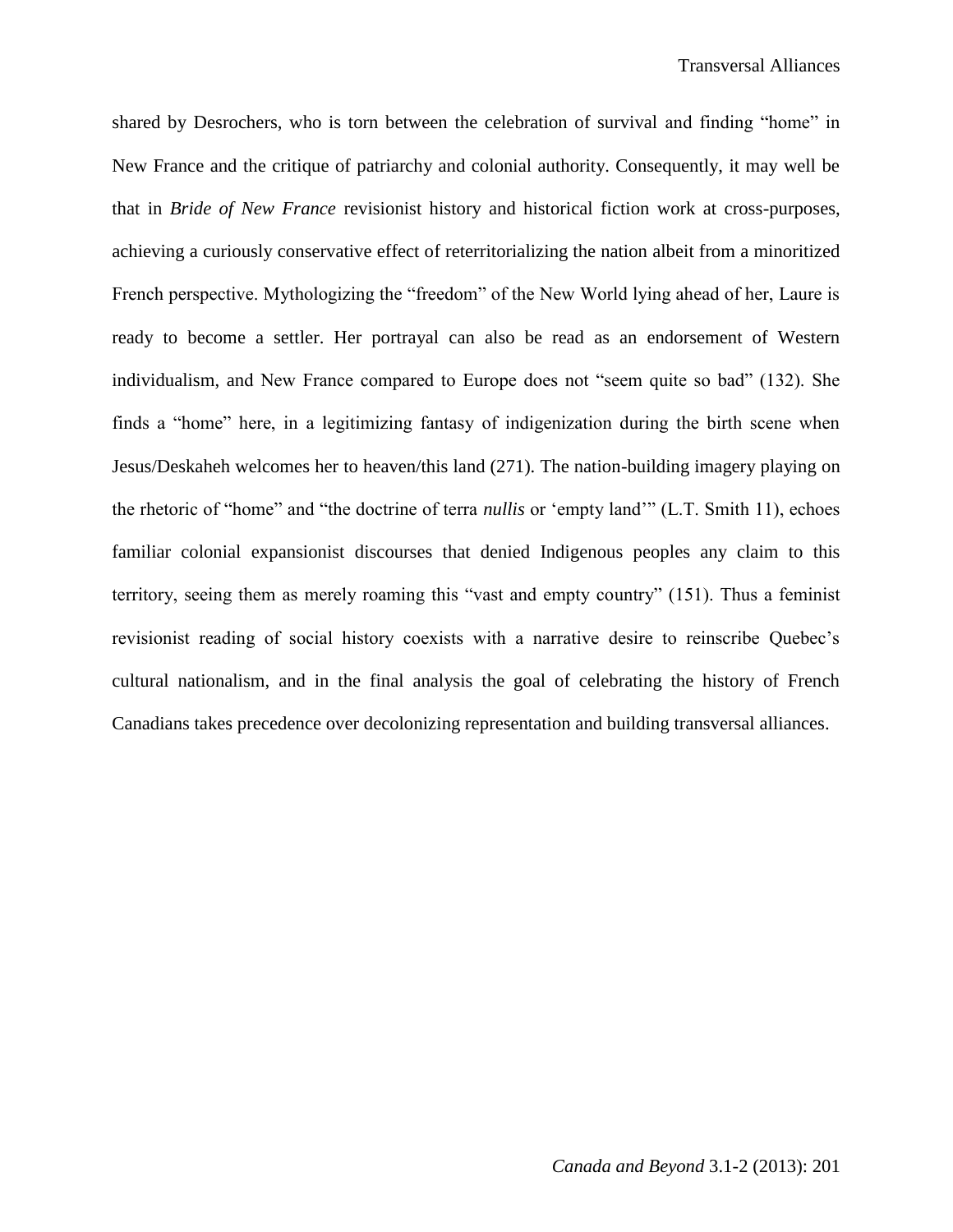## WORKS CITED

- Acoose, Janice (Misko-Kisikawihkwe/Red Sky Woman). *Iskwewak—Kah' Ki Yaw Ni Wahkomakanak. Neither Indian Princess nor Easy Squaws*. Toronto: Women's Press, 1995. Print.
- Atwood, Margaret. *Survival: A Thematic Guide to Canadian Literature*. Toronto: House of Anansi, 1972. Print.
- Barber, John. "Abandoned in a Harsh New World." *The Globe and Mail*, 11 February 2011. [http://m.theglobeandmail.com/arts/books-and-media/bride-of-new-france-by-suzanne](http://m.theglobeandmail.com/arts/books-and-media/bride-of-new-france-by-suzanne-desrochers/article567086/?service=mobile)[desrochers/article567086/?service=mobile](http://m.theglobeandmail.com/arts/books-and-media/bride-of-new-france-by-suzanne-desrochers/article567086/?service=mobile) Retrieved January 15, 2013. Web.
- Beaudoin, Marie-Louise. *Les Premières et les filles du roi à Ville-Marie*. Montréal: Maison Saint-Gabriel, 1996. Print.
- Cabajsky, Andrea and Brett Josef Grubisic. "Introduction: Historical Fiction and Changing Ideas of Canada." *National Plots: Historical Fiction and Changing Ideas of Canada*. Ed. Cabajsky and Grubisic. Waterloo, Ont.: Wilfrid Laurier UP, 2010. vii-xxiv. Print.
- Davis, Natalie Zemon. *Women on the Margins: Three Seventeenth-Century Lives*. Cambridge and London: Harvard UP, 1995. Print.
- de Navarre, Marguerite. *The Heptameron*. Trans. P.A. Chilton. Harmondsworth and New York: Penguin Books, 1984. Print.

Desrochers, Suzanne. *Bride of New France*. Toronto: Penguin Canada, 2011. Print.

Emberley, Julia V. *The Cultural Politics of Fur*. Ithaca and London: Cornell UP, 1997. Print.

---. *Defamiliarizing the Aboriginal: Cultural Practices and Decolonization in Canada*. Toronto: U. Toronto P, 2007. Print.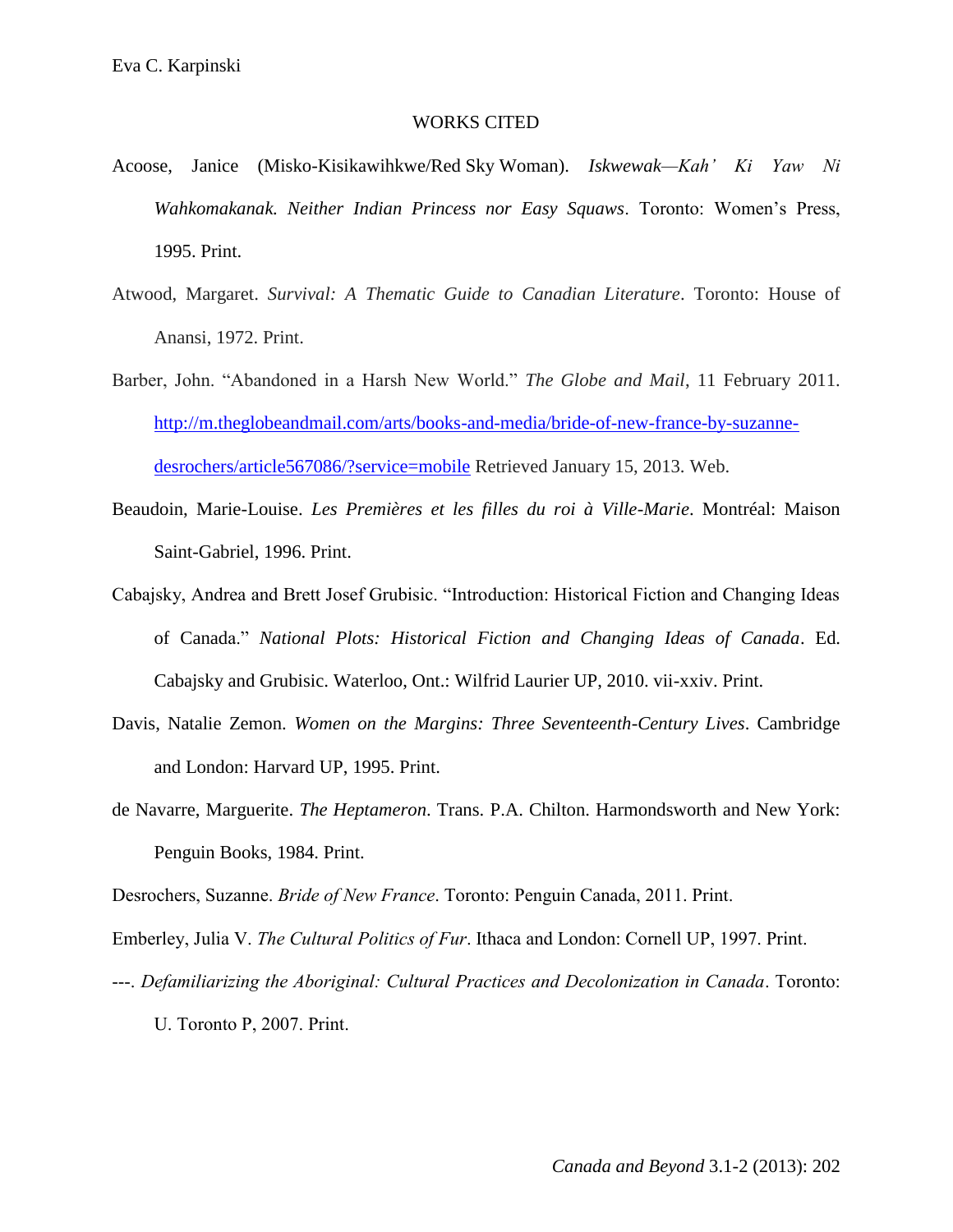Foucault, Michel. *Madness and Civilization: A History of Insanity in the Age of Reason*. Trans. Richard Howard. New York: Pantheon Books, 1965. Print.

Glover, Douglas. *Elle: A Novel.* Fredericton, NB: Goose Lane Editions, 2003. Print.

- Goldie, Terry. "Semiotic Control: Native Peoples in Canadian Literatures in English." *Unhomely States: Theorizing English-Canadian Postcolonialism*. Ed. Cynthia Sugars. Peterborough, Ont.: Broadview Press, 2004. 191-203. Print.
- Härting, Heike. "Reading against Hybridity?: Postcolonial Pedagogy and the Global Present in Jeannette Armstrong's *Whispering in Shadows*." *Home-Work: Postcolonialism, Pedagogy, and Canadian Literature*. Ed. Cynthia Sugars. Ottawa: U. of Ottawa P, 2004. 257-284. Print.
- Hutcheon, Linda. *The Canadian Postmodern: A Study of Contemporary English-Canadian Fiction*. Toronto: Oxford UP, 1988. Print.
- Johnson, Pauline (Tekahionwake). "As It Was in the Beginning." *The Moccasin Maker*. Tuscon: U. of Arizona P, 1987. Print.
- Landry, Yves. *Orphelins en France, pionières au Canada: Les Filles du roi au xviie siècle*. Montréal: Leméac, 1992. Print.
- LaRocque, Emma. *When the Other Is Me: Native Resistance Discourse, 1850-1990*. Winnipeg: U. of Manitoba P, 2010. Print.
- Martel, Suzanne*. The King's Daughter*. Revised Edition. Toronto: Groundwood Books, 1994. Print.
- Murray, Heather. "Literary History as Microhistory." *Home-Work: Postcolonialism, Pedagogy, and Canadian Literature*. Ed. Cynthia Sugars. Ottawa: U. of Ottawa P, 2004. 405-422. Print.